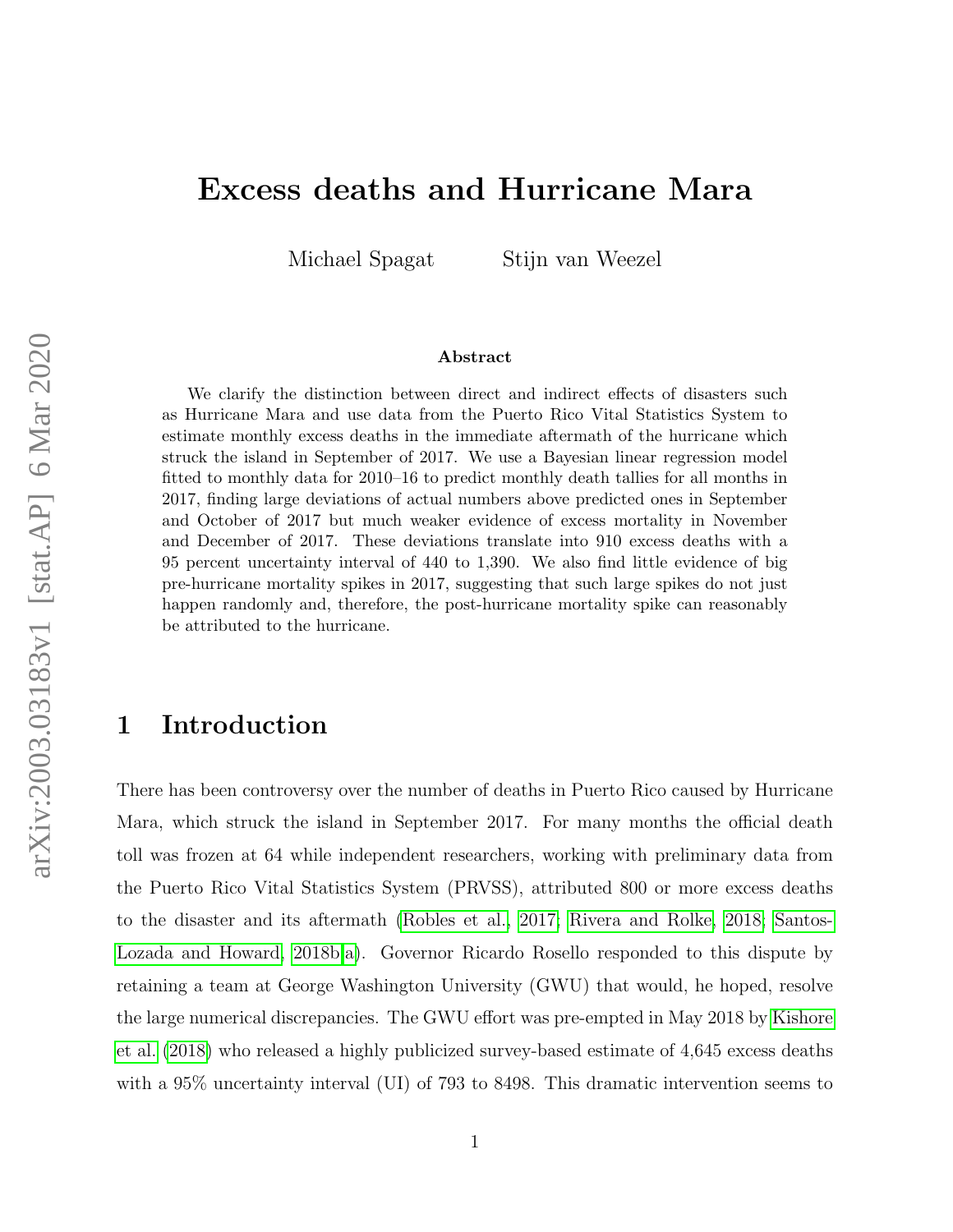have prompted the government of Puerto Rico to release more vital statistic data and to update its own official figure to 1427 excess deaths [\(Puerto Rico Government, 2018\)](#page-21-3), albeit while providing little information on how they arrived at this number. [Santos-Lozada and](#page-22-0) [Howard](#page-22-0) [\(2018b](#page-22-0)[,a\)](#page-22-1) used the updated data to estimate 1,139 excess deaths. This estimate came out remarkably close to the in-depth examination of the GWU team published in November 2018 which, accounting for migration, found 1191 excess deaths (95% UI: [836; 1544]) between September 2017 and February 2018 [\(Santos-Burgoa et al., 2018\)](#page-22-2) — see also [Milken Institute School of Public Health](#page-21-4) [\(2018\)](#page-21-4). [Cruz-Cano and Mead](#page-20-0) [\(2019\)](#page-20-0) investigate causes of excess deaths within a framework that gives an estimate of aggregate numbers that is consistent with the mainstream, including our own estimates.

In the present paper we estimate excess mortality, fitting a Bayesian linear regression model to the monthly official deaths tallies, from the PRVSS, covering the period 2010–17. Specifically, we use the 2010–16 data to fit the model and use the estimated parameters to predict the death tallies for each month of 2017, including those before the hurricane, complete with uncertainty intervals (UI). We then subtract the actual tallies from our predicted tallies. For the post-hurricane months we interpret these differences as excess deaths. Note that in our terminology "prediction errors" and "excess deaths estimates" are interchangeable during the post-hurricane months. Of course, there can be no excess deaths prior to the hurricane but we use the differences between predicted and actual values during this period in 2017 to help us gauge how anomalous the post-hurricane differences are. The results show a large difference between observed and predicted values for September 2017, with the reported death tally far outside the range predicted by the model. For the months September–October we estimate a total of 910 excess deaths with a 95 percent UI of 440 to 1400 deaths (rounding everything to the nearest 10). The absence of large differences between observed and predicted values for November and December of 2017 suggests that there was no substantial excess mortality during these two months. These results are broadly consistent with previous findings cited above, aside from those of [Kishore et al.](#page-21-2) [\(2018\)](#page-21-2) and the figure of 64, the latter of which seems to have fallen out of circulation.

We also perform placebo tests, the idea of which is the following. We apply our methodol-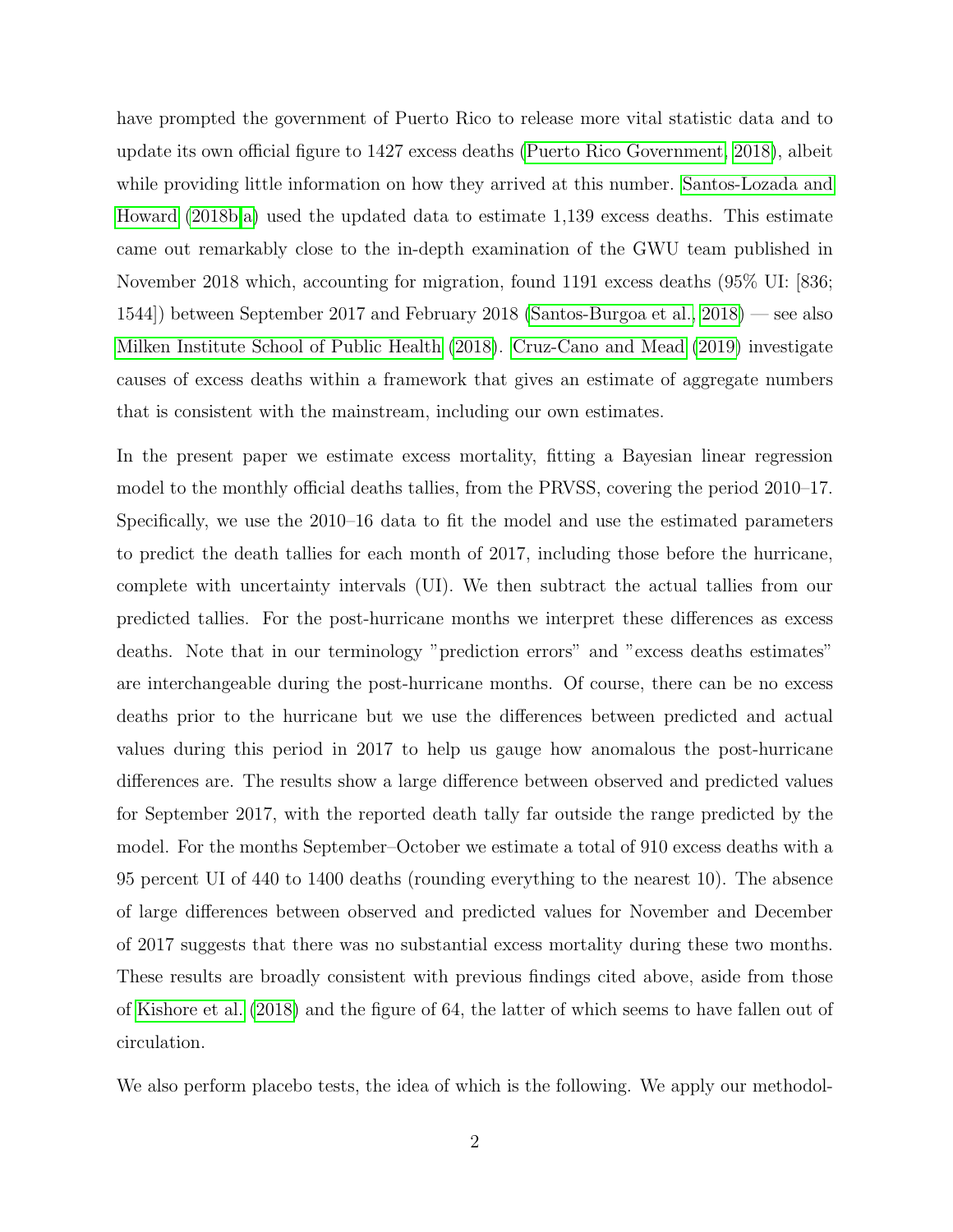ogy for estimating excess deaths to months before the hurricane actually happened. It is impossible for the hurricane to cause excess deaths before it even existed so we hope and expect that the differences between observed and predicted values for the pre-hurricane months will cluster around 0, aside from some random fluctuation. This procedure is analogous to testing whether improvements in health that followed patients' consumption of a new drug were truly caused by the drug by determining whether similar improvements followed the consumption of a placebo in a control group. We find that no other month between February and August of 2017 displays differences between observed and predicted values at all close in magnitude to those for September and October, although January does display a rather large difference. These null results for the pre-hurricane period of February through August and, to a lesser extent, for January are reassuring because they suggest that huge prediction errors do not tend to just happen randomly and for no reason. Thus, they give us confidence that our excess-deaths findings for September and October of 2017 truly reflect reality rather than being mere artefacts of random fluctuations.

There exists a fairly large and growing literature on excess deaths attributed to wars (e.g. [Roberts et al.](#page-21-5) [\(2004\)](#page-21-5); [Burnham et al.](#page-20-1) [\(2006\)](#page-20-1); [Coghlan et al.](#page-20-2) [\(2006\)](#page-20-2); [Degomme and Guha-](#page-20-3)[Sapir](#page-20-3) [\(2010\)](#page-20-3), strong claims for the accuracy of such estimates [\(Wise, 2017\)](#page-23-0) and even proposals to incorporate estimates of excess war deaths into the Sustainable Development Goals (SDG)framework [\(Alda and McEvoy, 2017\)](#page-20-4). Pre-war death rates have provided the typical counterfactual baseline for these estimates although one prominent estimate used, unconvincingly (see [Human Security Report Project](#page-20-5) [\(2011\)](#page-20-5)), the death rate for the whole of Sub-Saharan Africa [\(Coghlan et al., 2006\)](#page-20-2) as a counterfactual baseline. These estimates are plagued by exceptionally wide error bands, sometimes approaching plus or minus 100 percent [\(Roberts et al., 2004;](#page-21-5) [Burnham et al., 2006;](#page-20-1) [Coghlan et al., 2006\)](#page-20-2), and a methodological defect that conflates violent deaths caused directly by war with non-violent deaths indirectly attributable to war [\(Spagat and van Weezel, 2017,](#page-22-3) [2018b](#page-22-4)[,a\)](#page-22-5). High-profile studies have been further discredited due to unrepresentative samples [\(Coghlan et al., 2006;](#page-20-2) [Human Security Report Project, 2011\)](#page-20-5) and fabricated data [\(Burnham et al., 2006;](#page-20-1) [Spa](#page-22-6)[gat, 2010\)](#page-22-6). Yet recent surveys of estimates of excess war deaths take an uncritical [\(Alda](#page-20-4) [and McEvoy, 2017\)](#page-20-4), even laudatory [\(Wise, 2017\)](#page-23-0), view while ignoring the uncertainty and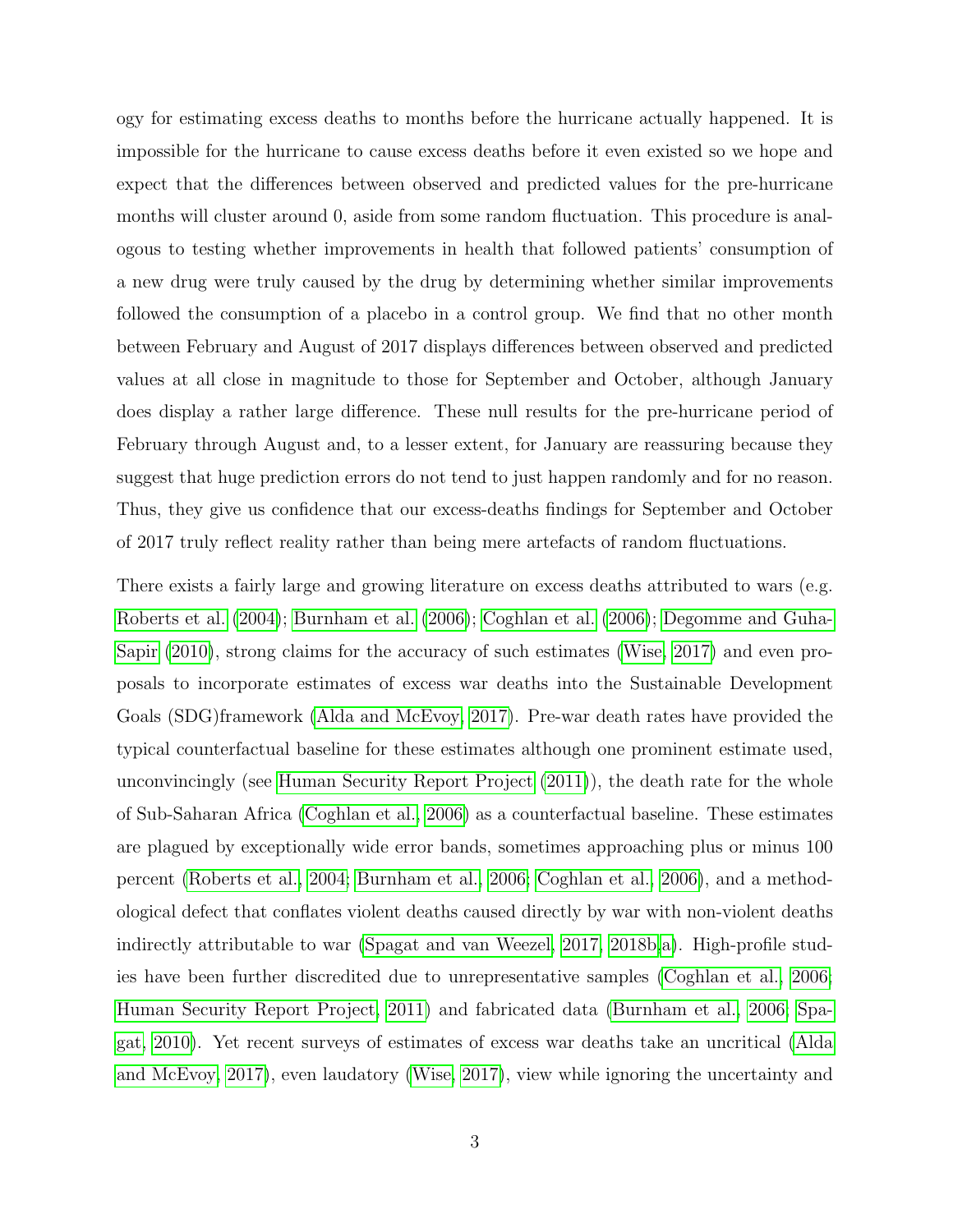underplaying the controversy that surrounds these estimates. Some strong claims in the literature, e.g., that non-violent war deaths dwarf violent ones [\(Wise, 2017\)](#page-23-0) or that excessdeath point estimates should be incorporated into SDG's [\(Alda and McEvoy, 2017\)](#page-20-4), are seriously undermined by a realistic appraisal of the uncertainty surrounding excess wardeath estimates.

For several reasons, the case of Hurricane Mara provides a good learning opportunity for the war-deaths literature in addition to the intrinsic importance of understanding the event itself. First, in contrast to many war settings for which death rates must be estimated through surveys, we have solid, if not perfect, month-by-month data on deaths in Puerto Rico both before and after the hurricane. Yet we can also observe a quasi experiment in which a methodology typical of that used in the war-deaths literature was implemented in Puerto Rico by [Kishore et al.](#page-21-2) [\(2018\)](#page-21-2) who used a survey to estimate both pre and post hurricane death rates before reliable post hurricane data became available. The results of [Kishore et al.](#page-21-2) [\(2018\)](#page-21-2) was a central estimate well above what we know now to be a reasonable number and an extremely wide uncertainty interval, the latter of which is a hallmark of the war death literature. Second, the counterfactual thinking appropriate for assessing excess deaths in Hurricane Mara is relatively simple compared to war-based counterfactuals. This is true, despite the fact that the treatment of migration after the hurricane has a potentially large effect on excess death estimates several months after the event, as [Santos-Burgoa et al.](#page-22-2) [\(2018\)](#page-22-2) point out. Nevertheless, realistic war counterfactuals are likely to also include migration in addition to further complicating factors such as prewar droughts, coups or economic sanctions. Thus, we might expect estimates of excess deaths resulting from Hurricane Mara to provide an upper bound on the quality attainable for estimates of excess deaths resulting from wars.

The paper proceeds as follows. First, we briefly clarify the distinction between deaths caused directly by the hurricane and deaths caused indirectly by the hurricane. Next we present our model and estimates. We then compare our methodology with those of some of the other excess deaths estimates. Finally, we argue for the application of our methods for measuring excess deaths in future violent events.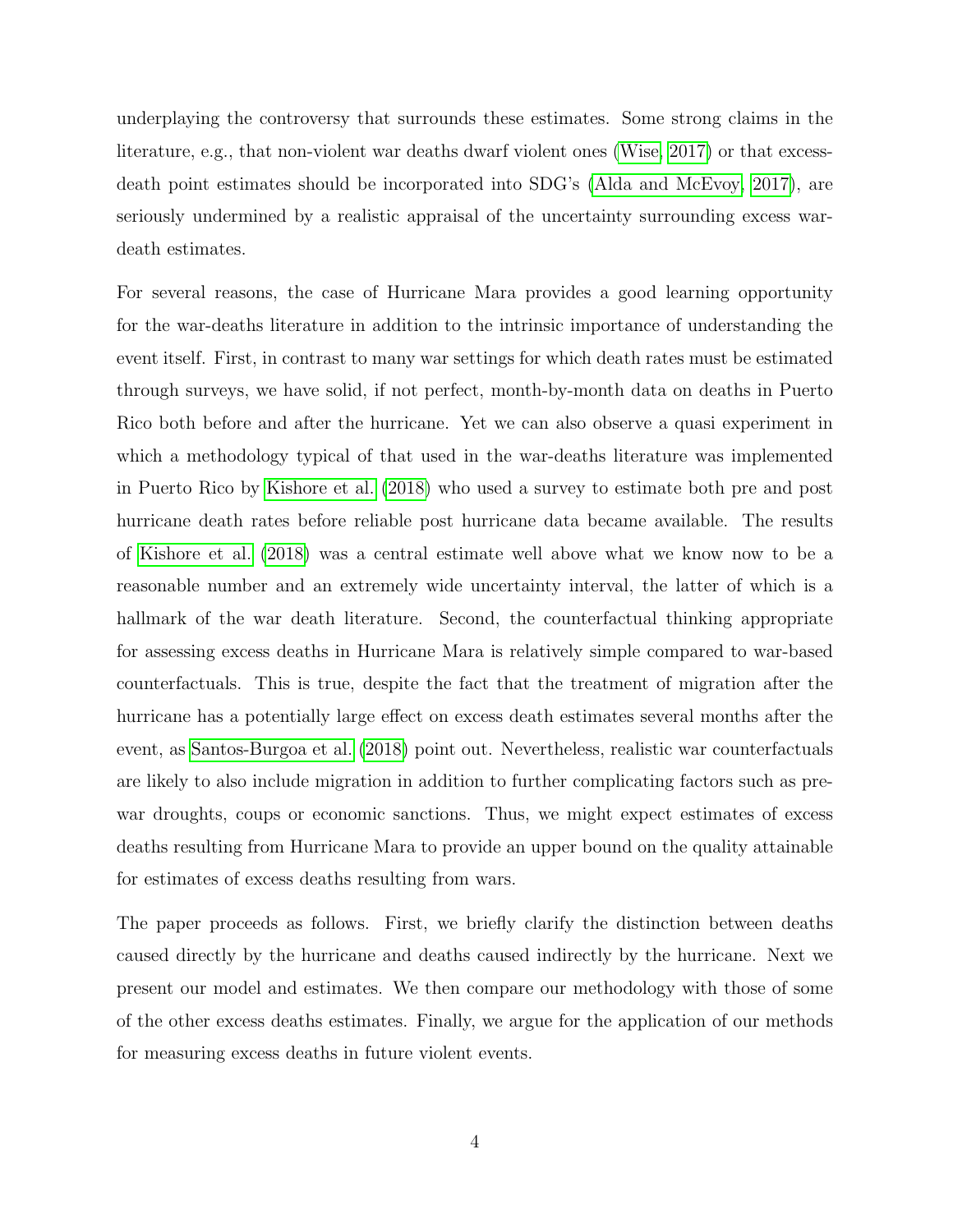### 2 Excess mortality: A conceptual clarification

It is important to distinguish between deaths caused directly by the hurricane and deaths caused indirectly by the hurricane. If the hurricane blew down a tree which then struck a man and killed him that would be a direct death. Such deaths are relatively easy to identify and tallying them up is a perfectly valid exercise. Yet it is unlikely that direct deaths will capture the full lethal effect of the hurricane. It is plausible, for example, that just after the hurricane  $X$  out of every 100 heart attack victims died while just before the hurricane only Y out of 100 died where  $X > Y$ . If so then we can speak of an "excess" of heart attack victims due to the hurricane. And, of course, we can extend this excess deaths concept to encompass deaths from all immediate causes, not just heart attack deaths. When post-hurricane death rates systematically exceed pre-hurricane rates then we can view the difference as hurricane-caused excess. All the above-quoted studies do this.

We should recognize that our estimates of excess deaths are in the aggregate and not at the individual level. Excess death models, including our own, do not predict whether any particular death is an 'excess' death but rather whether, in the case of Puerto Rico, the death count increased above previous expectation after the hurricane. Consider, for example, a particular heart attack victim who died before reaching a hospital amidst a shortage of ambulance drivers during the hurricanes aftermath. Would this man have survived if the hurricane had never happened? There may be no clear and convincing answer to this question. This man may have died anyway, even in the best of circumstances. Or maybe he could have been saved if an ambulance had arrived unusually quickly and contained an unusually experienced paramedic. There can be many relevant factors governing the fates of particular people and even analysts with good inside information, such as the GWU team, will struggle to identify particular individuals whose fate flipped from survival to death because of, and only because of, the hurricane. Thus, a big advantage to the statistical approach to measuring excess deaths is that it operates in terms of probabilities rather than certainties as is appropriate for an environment within which yes-no answers are elusive. In contrast, the intentions of many people in Puerto Rico to create a list of all the people killed by the hurricane (see [Sutter and Shoichet](#page-22-7) [\(2018\)](#page-22-7) and [Santiago et al.](#page-22-8)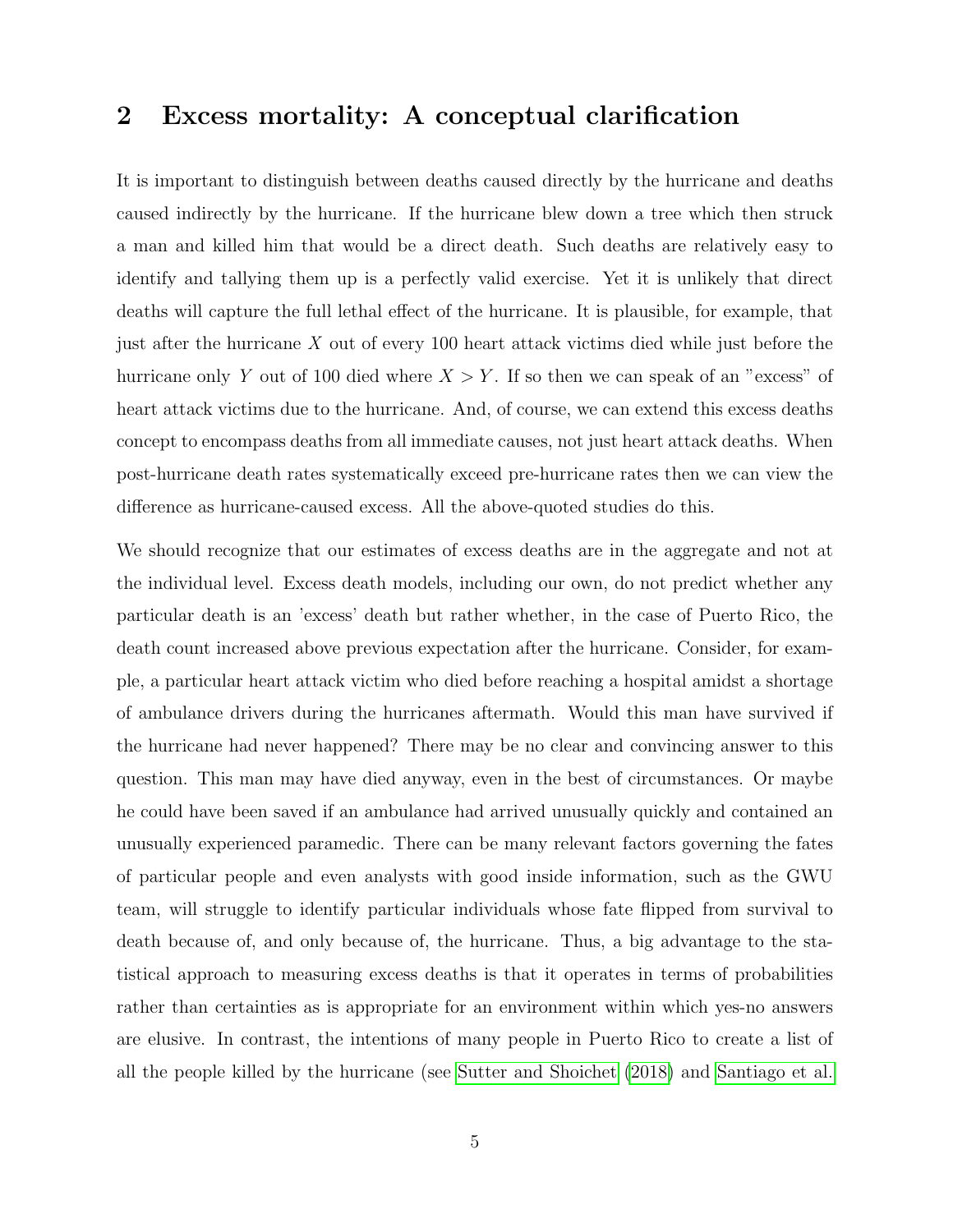[\(2018\)](#page-22-8)) are misguided because there will be a large number of ambiguous cases.

# 3 Data



<span id="page-5-0"></span>Figure 1: Number of deaths per month, Puerto Rico 2010–17.

a. the dashed line denotes sample average; the dotted line denotes sample average plus two standard deviations.

b. solid dots denote data for 2017; diamonds denote data for 2010–16.

Source: [Santos-Lozada and Howard](#page-22-1) [\(2018a,](#page-22-1)[b\)](#page-22-0); [Varela](#page-22-9) [\(2018\)](#page-22-9).

We estimate excess mortality associated with Hurricane Mara using data for 2010–16 that was originally from the Puerto Rico Vital Statistics System (PRVSS), obtained by Alexis Santos-Lozada of Pennsylvania State University (see [Santos-Lozada](#page-22-10) [\(2018\)](#page-22-10); [Santos-Lozada](#page-22-0) [and Howard](#page-22-0) [\(2018b,](#page-22-0)[a\)](#page-22-1)) and published in Latino USA [\(Varela, 2018\)](#page-22-9). This information is combined with 2017 data published in [Santos-Lozada and Howard](#page-22-1) [\(2018a\)](#page-22-1). [Santos-](#page-22-0)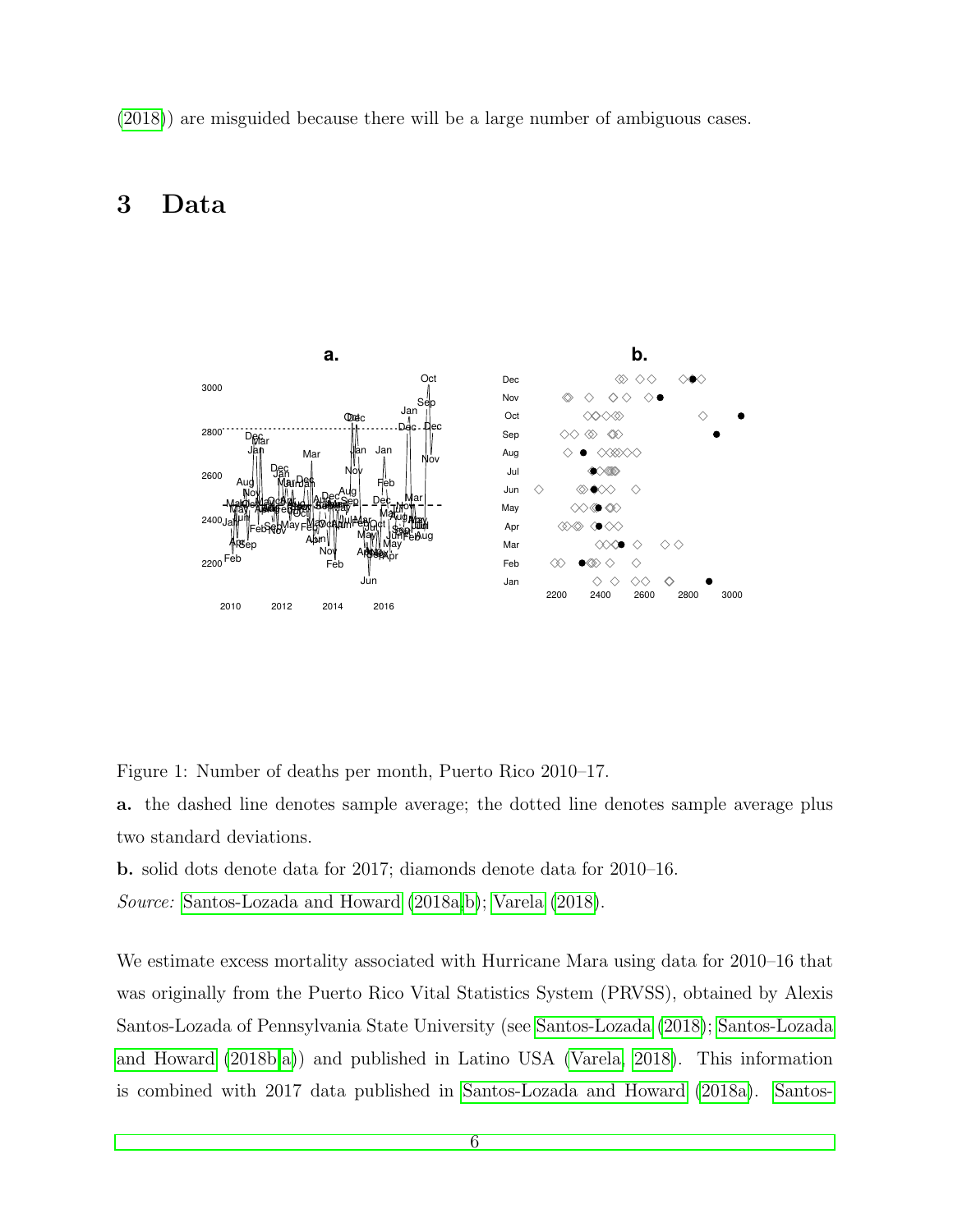[Lozada and Howard](#page-22-0) [\(2018b\)](#page-22-0) acquired the data from the Puerto Rico Institute of Statistics (PRIS) which is a watchdog agency for the official statistics of Puerto Rico, including the PRVSS. Ideally the PRVSS would provide these numbers directly, including timely updates. However, the PRVSS has stopped releasing data and is not responding to emails according to Santos-Lozada (personal communication). Meanwhile, the PRIS released the most recent figures in the face of a possibly debilitating reorganization [\(Guglielmi, 2018;](#page-20-6) [Wade, 2018\)](#page-22-11). We have no original insight into the behind-the-scenes statistical drama in Puerto Rico which is important but which has no practical effect on any of the excess deaths estimates made using the PRVSS data. Nevertheless, it is worth noting that the PRVSS numbers used by [Santos-Lozada and Howard](#page-22-0) [\(2018b,](#page-22-0)[a\)](#page-22-1) in their analysis are extremely close, but do not exactly match, the numbers released by PRIS, even for early months. We did not repeat our analysis using the earlier PRVSS numbers because the PRVSS never released an October 2017 number: [Santos-Lozada and Howard](#page-22-0) [\(2018b,](#page-22-0)[a\)](#page-22-1) impute the October tally in their study. These data discrepancies must be resolved before there can be a fully definitive account of hurricane-related deaths in Puerto Rico.

Figure [1](#page-5-0)a displays the data, showing the monthly death tallies for the period January 2010 to December 2017. There are remarkably high numbers for September and October 2017 compared to historical patterns (fig. [1](#page-5-0)b). Indeed, the September and October 2017 death tallies are about 550 deaths above the averages for the 2010–16 period (table [1\)](#page-8-0). The data also shows that the number of deaths in January 2017 — well before the hurricane struck the island — is also significantly above average.

To gain better insight into the potential impact of the hurricane on mortality we standardize the time-series data to account for historical variation. Specifically, for each observation  $x_t$  we subtract that month's mean  $\mu_m$  during the baseline period (2010–16) and divide by that month's standard deviation to obtain  $\sigma_m$ :  $z_t = (x_t - \mu_m)/\sigma_m$ . The standardised data show September and October 2017 as large positive anomalies (Fig. [2\)](#page-7-0), although there are a few other large anomalies in the time-series data, most notably October 2014 and the before-mentioned January 2017. Additionally, there are some curious runs of positive and negative anomalies for which there is currently no explanation and that deserve attention in subsequent work. They are, however, beyond the scope of this study.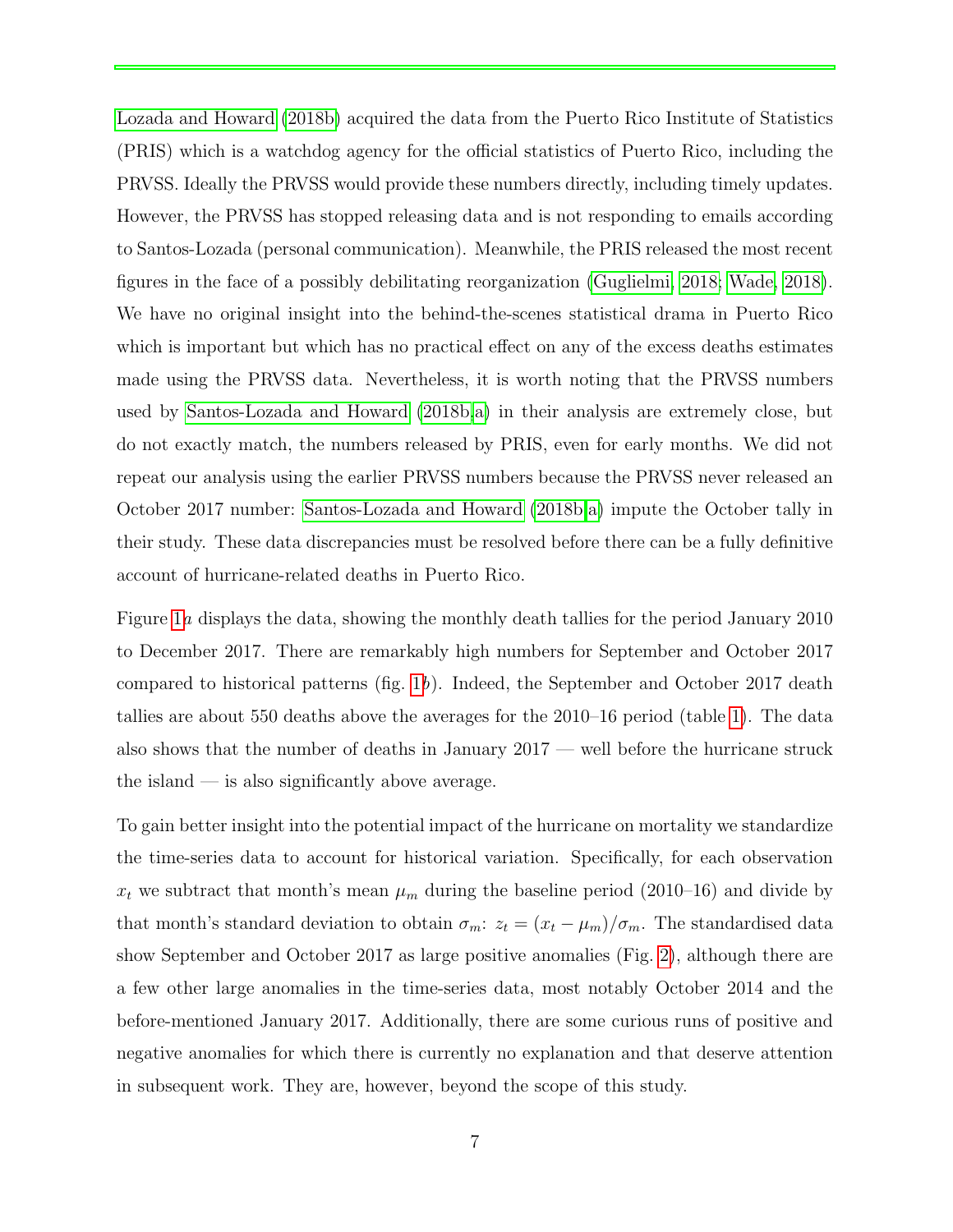

<span id="page-7-0"></span>Figure 2: Standardised number of deaths, Puerto Rico 2010–17.

Notes: Standardised data constructed by subtracting the mean for 2010–16 from the observed number of deaths and dividing by the standard deviation (2010–16). Grey area indicates the months following Hurricane Mara (Sep-Dec). Source: [Santos-Lozada and](#page-22-1) [Howard](#page-22-1) [\(2018a,](#page-22-1)[b\)](#page-22-0); [Varela](#page-22-9) [\(2018\)](#page-22-9); authors' calculations.

#### 4 Empirical framework

Bayesian methods are applied to analyse the data and estimate the number of excess deaths. The model can be denoted in terms of a normal likelihood function as:

$$
y_t \sim \mathcal{N}(\alpha + \theta_m x_t, \sigma_y^2), \text{ for } t = 1, ..., N
$$
 (1)

where  $y_t$  is the actual reported number of deaths at time t and  $x_t$  indicates the month of the year.  $\alpha$  is a constant which, in this case, represents the estimated number of deaths in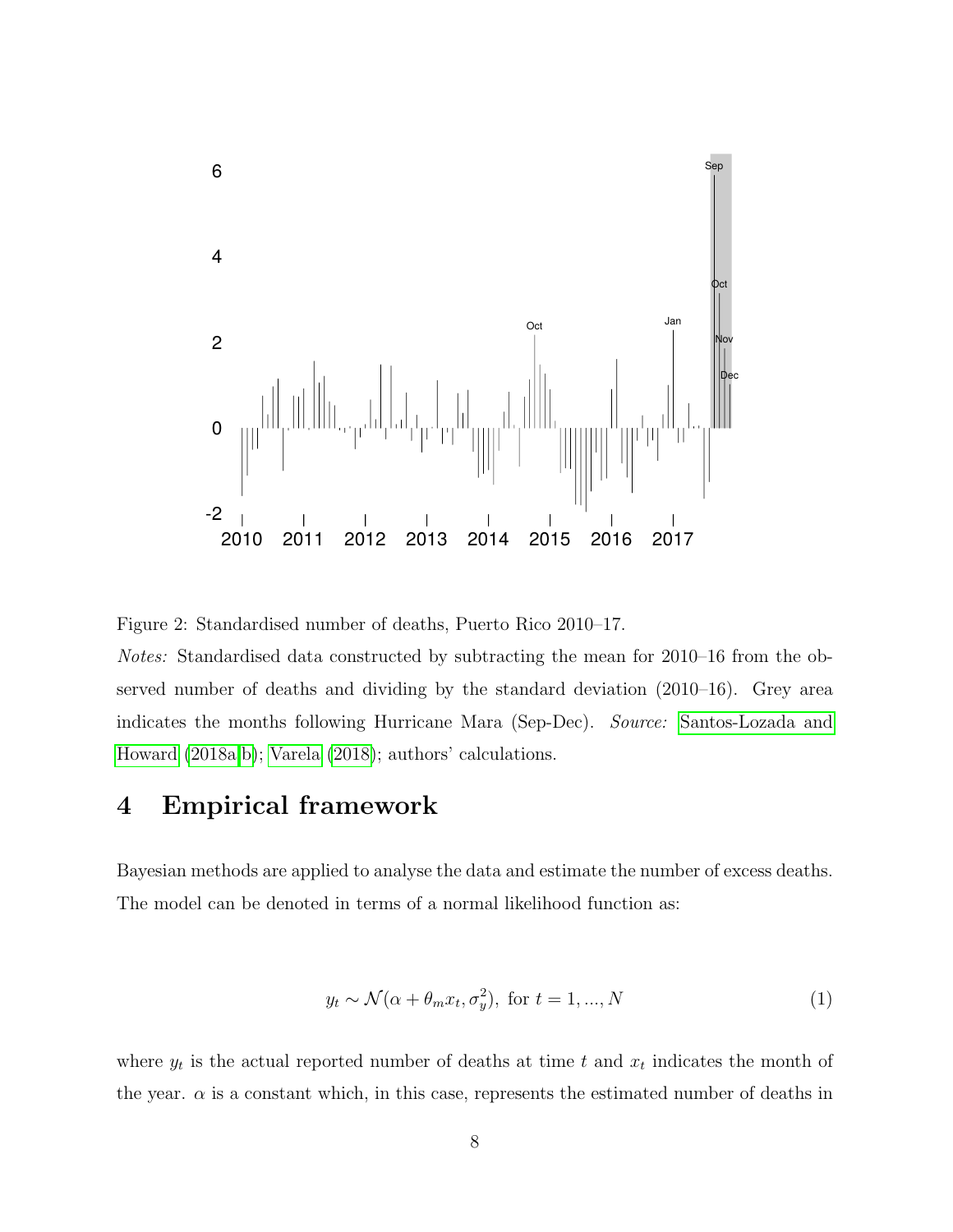| January   | 2,592 (132) | 2,894 | 302            |  |
|-----------|-------------|-------|----------------|--|
| February  | 2,358 (127) | 2,315 | $-43$          |  |
|           |             |       |                |  |
| March     | 2,539(138)  | 2,494 | $-45$          |  |
| April     | 2,336 (97)  | 2,392 | 56             |  |
| May       | 2,388(69)   | 2,390 | $\overline{2}$ |  |
|           |             |       |                |  |
| June      | 2,362 (137) | 2,369 | $\overline{7}$ |  |
| July      | 2,431(39)   | 2,367 | $-64$          |  |
| August    | 2,448 (101) | 2,321 | $-127$         |  |
|           |             |       |                |  |
| September | 2,373(94)   | 2,928 | 555            |  |
| October   | 2,477 (179) | 3,040 | 563            |  |
| November  | 2,414 (139) | 2,671 | 257            |  |
| December  | 2,664 (152) | 2,820 | 156            |  |
|           |             |       |                |  |

<span id="page-8-0"></span>Table 1: Reported deaths Puerto Rico 2010–17. Average 2010–16 2017 Difference

Notes: Standard deviation in parentheses. Source: [Santos-Lozada and Howard](#page-22-1) [\(2018a,](#page-22-1)[b\)](#page-22-0); [Varela](#page-22-9) [\(2018\)](#page-22-9)

the baseline month (January) while  $\theta_m$  is the estimated difference in deaths relative to the baseline (i.e. January) for each individual month (Feb–Dec). In other words, we regress the number of deaths  $(y_1, ..., y_n)$  on a vector of month indicators  $(x_1, ..., x_n)$  omitting the baseline month so that the model is not overdetermined. Due to the time-series nature of the data the errors  $(\sigma_y^2)$  are adjusted for serial correlation using an  $AR(1)$  correction; modeling the error as  $\epsilon_t = \rho_{t-1} + \eta_t$ .

The model's key feature is that the predicted (or fitted) number of deaths  $y_i$  depends on the month of the year through the estimated parameter distribution  $\theta_m$ . As such it accounts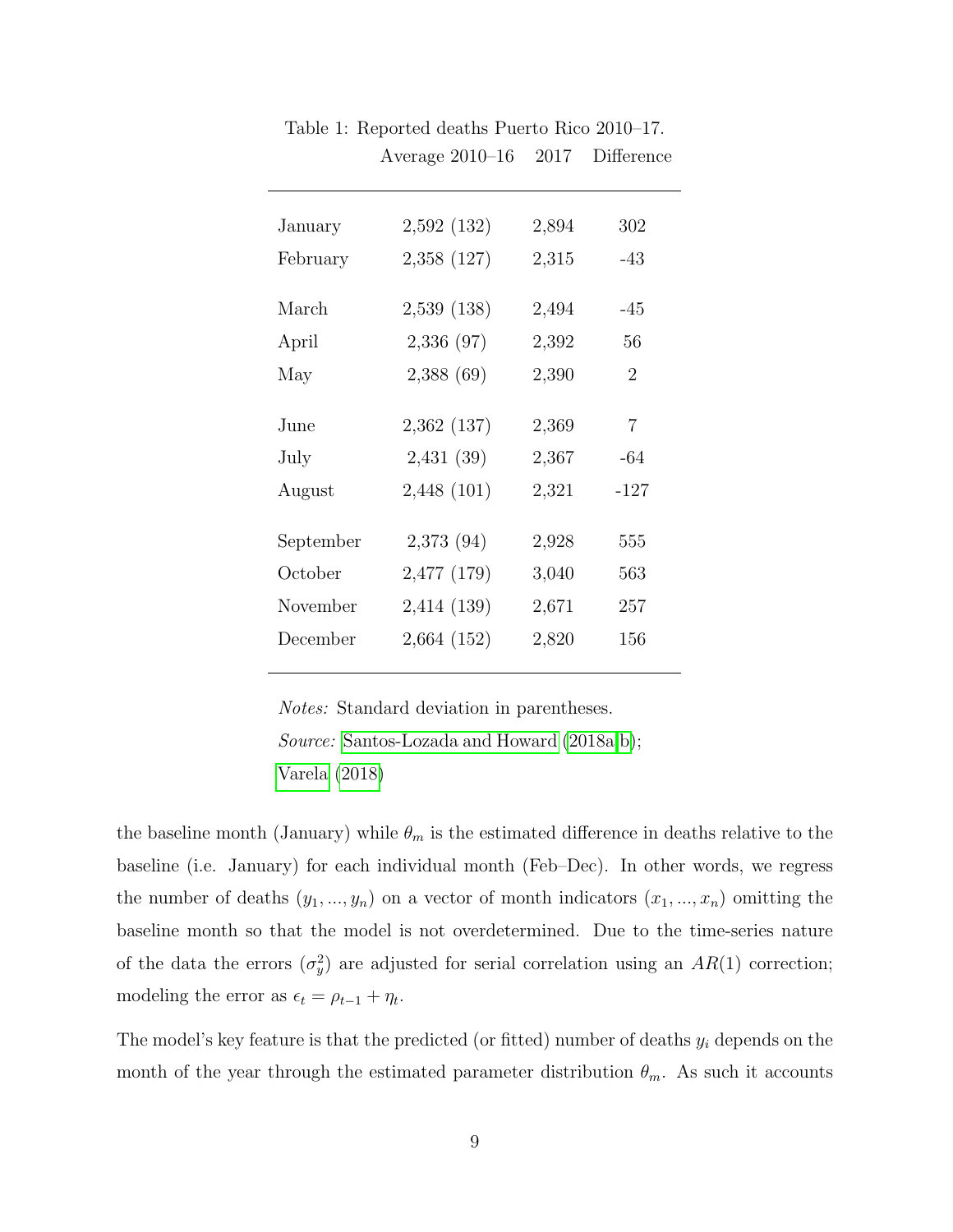for systematic differences between months due to, for instance, seasonality. The model is fitted to the data covering the years 2010–16 and the estimated posterior distribution is subsequently used to generate predictions for the expected number of deaths for each month in 2017, including the pre-hurricane months which serve to check the predictions against the data. The predicted values for September–December serve as a counterfactual for a hypothetical world in which the hurricane never happened. For the pre-hurricane months (January–August) the predicted values serve as a placebo test; the expectation is that the predictions are close to the historical ranges subject to some random variation. In short, the excess mortality estimates are based on deviations in post-hurricane monthly tallies from the observed historical patterns for each month.

One constraint the analysis faces is that there is, unfortunately, only a limited amount of information to construct a baseline. The available data only goes back to 2010 and, in any case, the further we go back in time the less useful the data potentially are for predicting the future. Given the relatively small sample size  $(N = 84)$  it is important to account for uncertainty. An advantage of the Bayesian framework is that it efficiently incorporates all the available information, including in small samples [\(Zellner, 1988\)](#page-23-1). Importantly, this framework treats the data as fixed and the parameters random. Thus, under the samplingbased Bayesian method used in this study (Hamiltonian Monte Carlo), the quality of the inference is controlled not by asymptotic properties but by the number of samples taken [\(Kruschke, 2014\)](#page-21-6).

Ideally in a small sample an informative prior is specified as an initial estimate [\(Dunson,](#page-20-7) [2001;](#page-20-7) [Kadane, 2015;](#page-21-7) [McNeish, 2016\)](#page-21-8). However, given that all the available data is needed to estimate the parameters, this means that no information is left to formulate informative priors [\(Gelman et al., 2017\)](#page-20-8). Therefore, we use a diffuse prior distribution that relies on the default settings in R's 'brms' package (Bürkner,  $2017$ ) — an interface for Stan [\(Carpenter et al., 2017\)](#page-20-10) — which follow a Student t distribution  $(t(3,0,1))$ . This entails that the estimates will be close to what would be obtained using frequentist methods and, additionally, that they are sensitive to the idiosyncrasies of the data. The parameters are estimated using 4 Markov chains with 2,000 iterations each, the first 1,000 of which serve as warm-up. The model converged based on visual inspection of the trace plots and the  $\tilde{R}$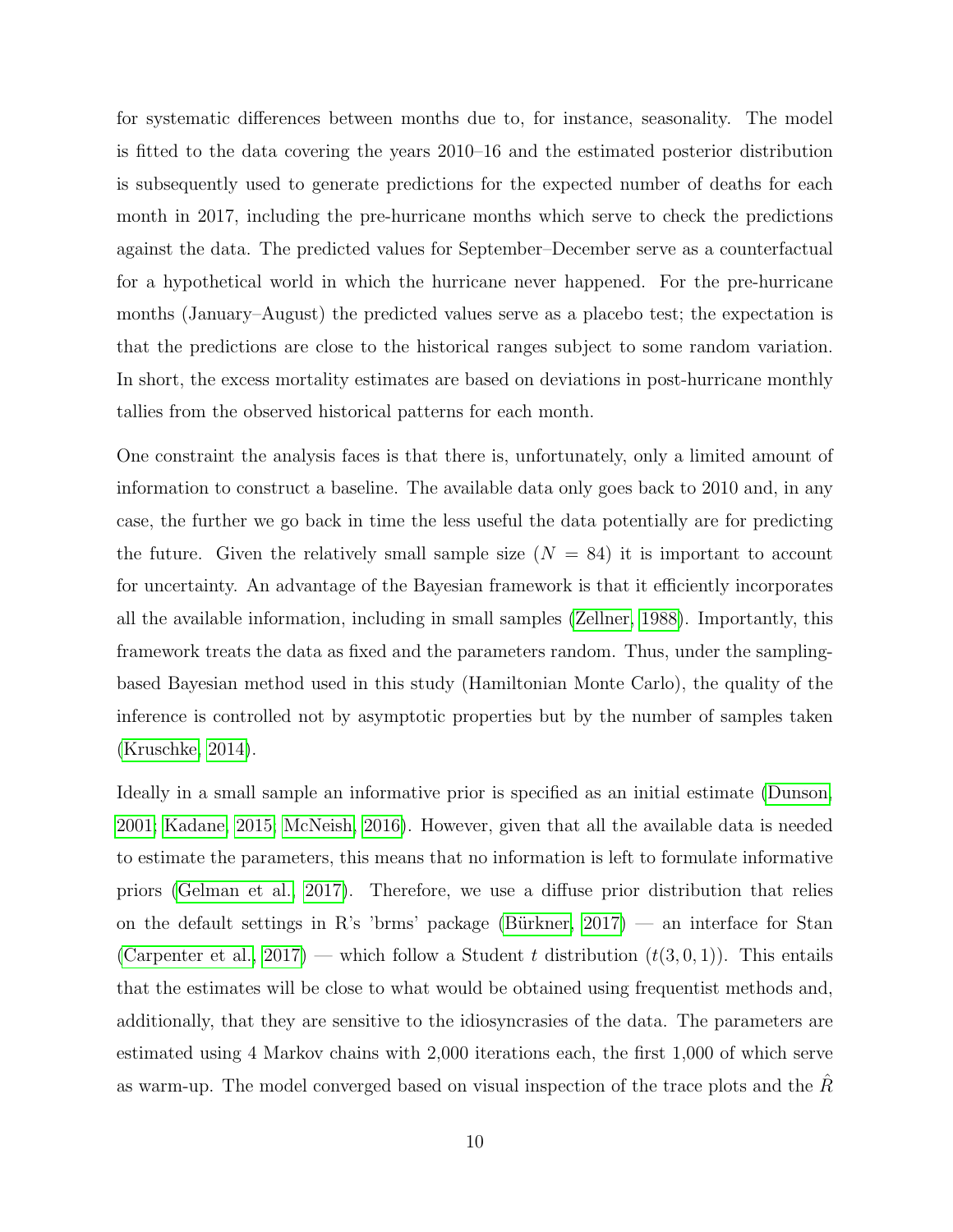statistics of 1.

### 5 Empirical results



<span id="page-10-0"></span>Figure 3: Regression results.

a. fitted data points are means of the posterior distribution; solid line is the 45-degree line. b. displays parameters' posterior distribution, excluding the intercept (January).

Figure [3](#page-10-0)a displays the relatively good fit of the model, comparing the observed values with the fitted values — using the mean of the posterior distribution as a central estimate. The model's root mean squared error (RMSE) of 98 is considerably better than the RMSE of 114 obtained without adjusting errors for serial correlation (table [2,](#page-12-0) model 2.) or the RMSE of 130 obtained in a dynamic model linking deaths to the lagged outcome variable and seasonal indicators (table [2,](#page-12-0) model 4.) . For reference, a parsimonious interceptonly model has an RMSE of 150. The model also performs better when considering the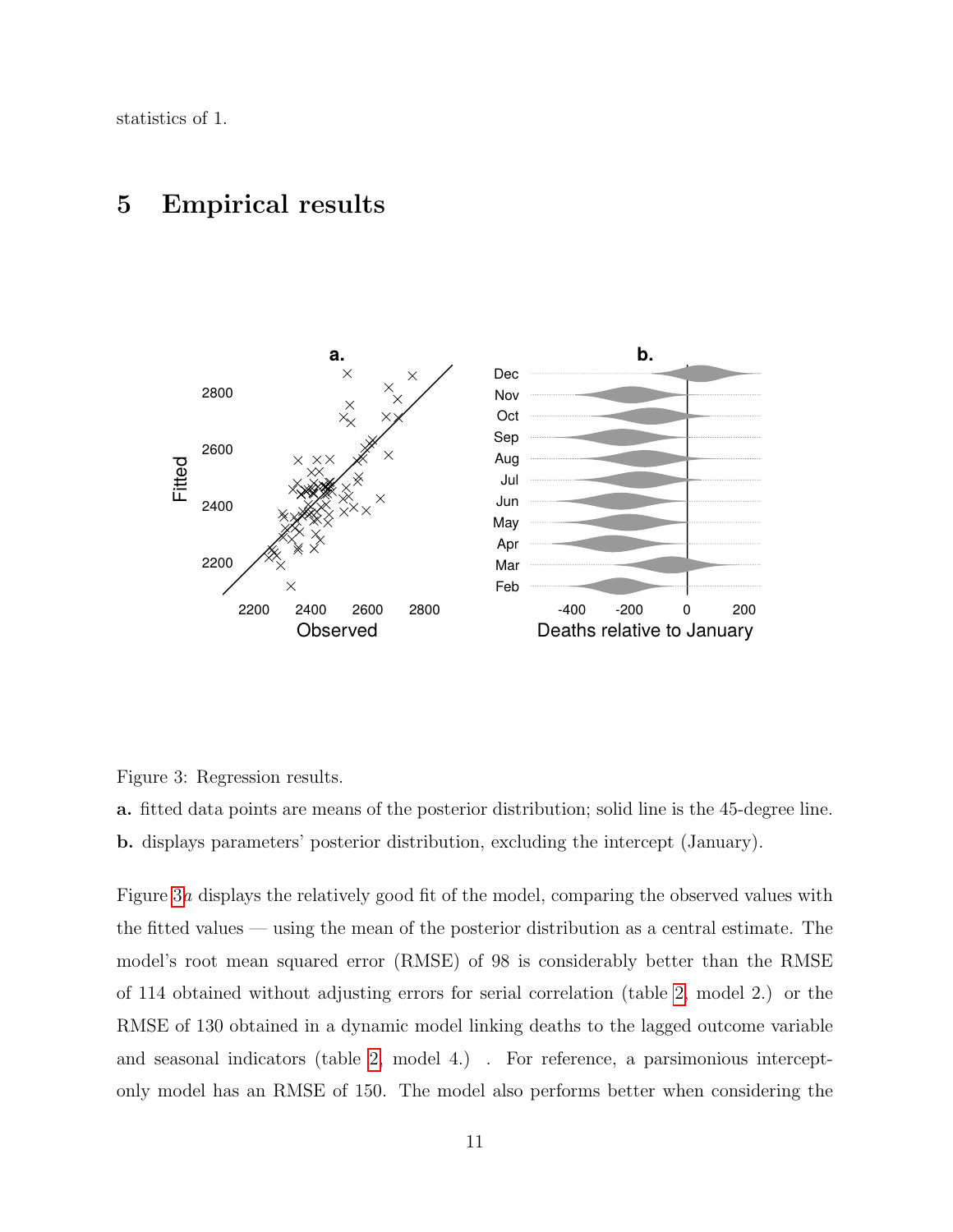Leave-One-Out Information Criterion as a measure for goodness-of-fit [\(Vehtari et al., 2017\)](#page-22-12). Figur[e3](#page-10-0)b displays the estimated posterior distribution and illustrates that the number of deaths is relatively low during the hurricane season (June–November) compared to the January baseline. Mortality tends to be higher during the dry season (December–March).

The parameters' posterior distribution is used to predict the outcome (number of deaths) for 2017. Figure [4](#page-11-0)a displays the difference between the observed number of deaths and the mean of the predicted posterior distribution for each respective month in 2017 (closed dots) and other years (open dots). The estimates for the years 2010–16 are obtained in similar manner to those for 2017: one year is left out at a time and the outcome is predicted using the parameter estimates based on the data from the included years.



<span id="page-11-0"></span>Figure 4: Predicted/fitted deaths and excess mortality.

a. displays differences between observed numbers of deaths and the means of the predicted posterior distribution; diamonds denote data for 2010–16; solid dots denote data for 2017. b. displays 95% UI with observed data for 2017 denoted by solid dots.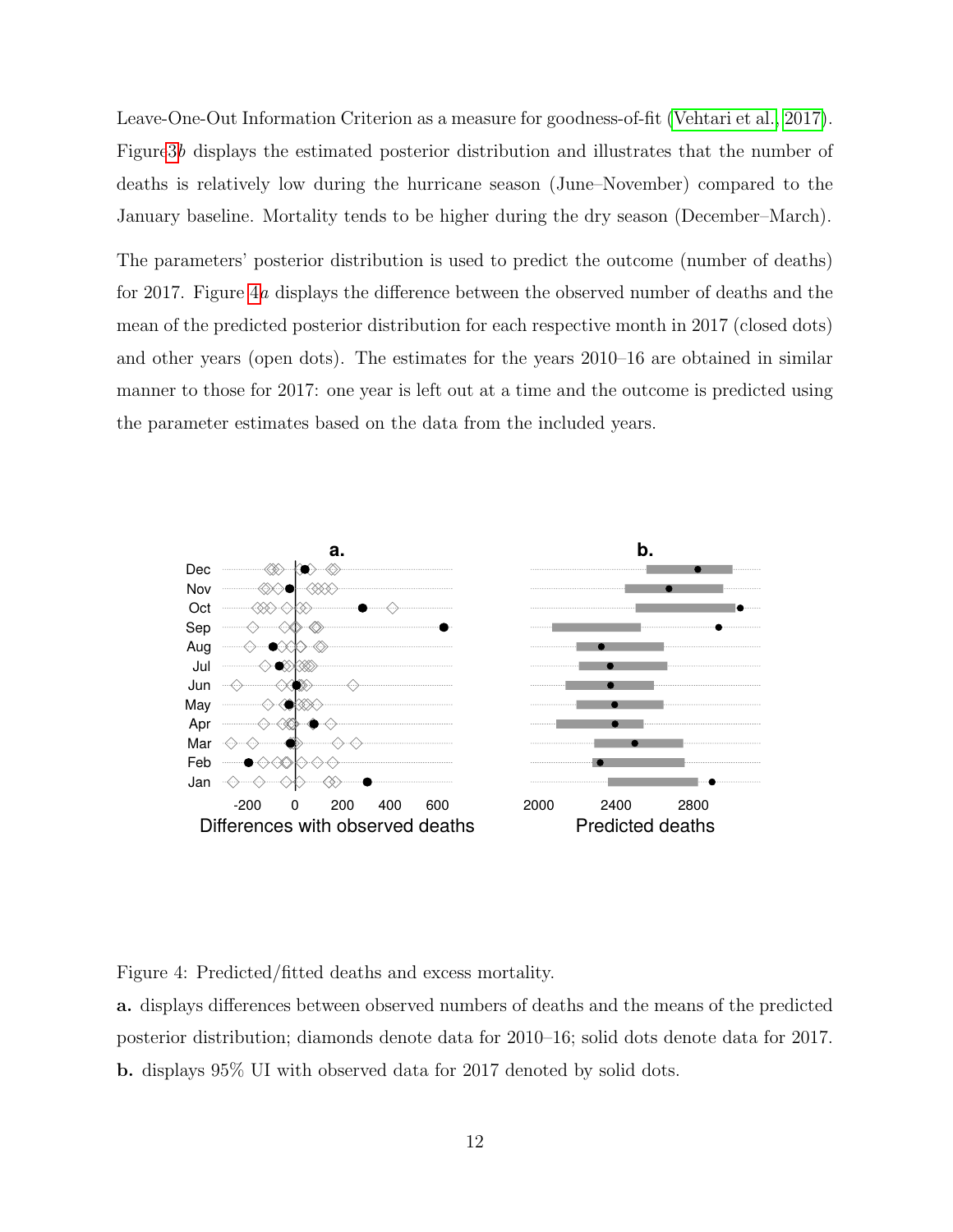<span id="page-12-0"></span>

| Variable            | Model 1     | $\,$ Model $2$ | Model 3               | Model 4    |
|---------------------|-------------|----------------|-----------------------|------------|
| Intercept           | 2449 (17)   | 2591 (46)      | 2593 (47)             | 1813 (260) |
| February            |             |                | $-233(65)$ $-236(48)$ |            |
| March               |             |                | $-51(65) -55(57)$     |            |
| April               |             | $-254(66)$     | $-257(61)$            |            |
| May                 |             | $-202(67)$     | $-205(64)$            |            |
| June                |             |                | $-229(66)$ $-231(65)$ |            |
| July                |             | $-160(65)$     | $-162(64)$            |            |
| August              |             | $-143(66)$     | $-146(64)$            |            |
| September           |             |                | $-217(66)$ $-223(63)$ |            |
| October             |             |                | $-113(65) -122(62)$   |            |
| November            |             | $-177(65)$     | $-191(57)$            |            |
| December            |             | 74 (66)        | 50(48)                |            |
| Lagged outcome      |             |                |                       | 0.2(0.1)   |
| Hurricane season    |             |                |                       | 62(42)     |
| Dry season          |             |                |                       | 169(45)    |
| $LOO-IC$            | 1085(15)    | 1062(15)       | 1040(17)              | 1055(17)   |
| RMSE                | 150         | 114            | 98                    | 130        |
| $\cal N$            | $84\,$      | $84\,$         | $84\,$                | $83\,$     |
| Adjusted $\sigma^2$ | $\mathbf N$ | $\mathbf N$    | Υ                     |            |

Table 2: Fitting number of deaths at time  $t -$  Linear regression.

Notes: Table presents the mean of the posterior distribution (standard deviation in parentheses).

Estimates are based on 4 chains with 2,000 iterations each, first 1,000 serve as warm-up. Model fitted using R's 'brms' package (Bürkner, [2017\)](#page-20-9) applying a diffuse prior:  $t(3,0,1)$ .

'Hurricane season' is a binary indicator taking value 1 for the months June–November and 0 otherwise; 'Dry season' is a binary indicator taking a value 1 for the months December–March and 0 otherwise.

 $LOO - IC$ , leave-one-out information criterion;  $RMSE$ , Root mean squared error; N, number of data points.

 $\sigma^2$  adjustment is for  $AR(1)$  autocorrelation as described in text.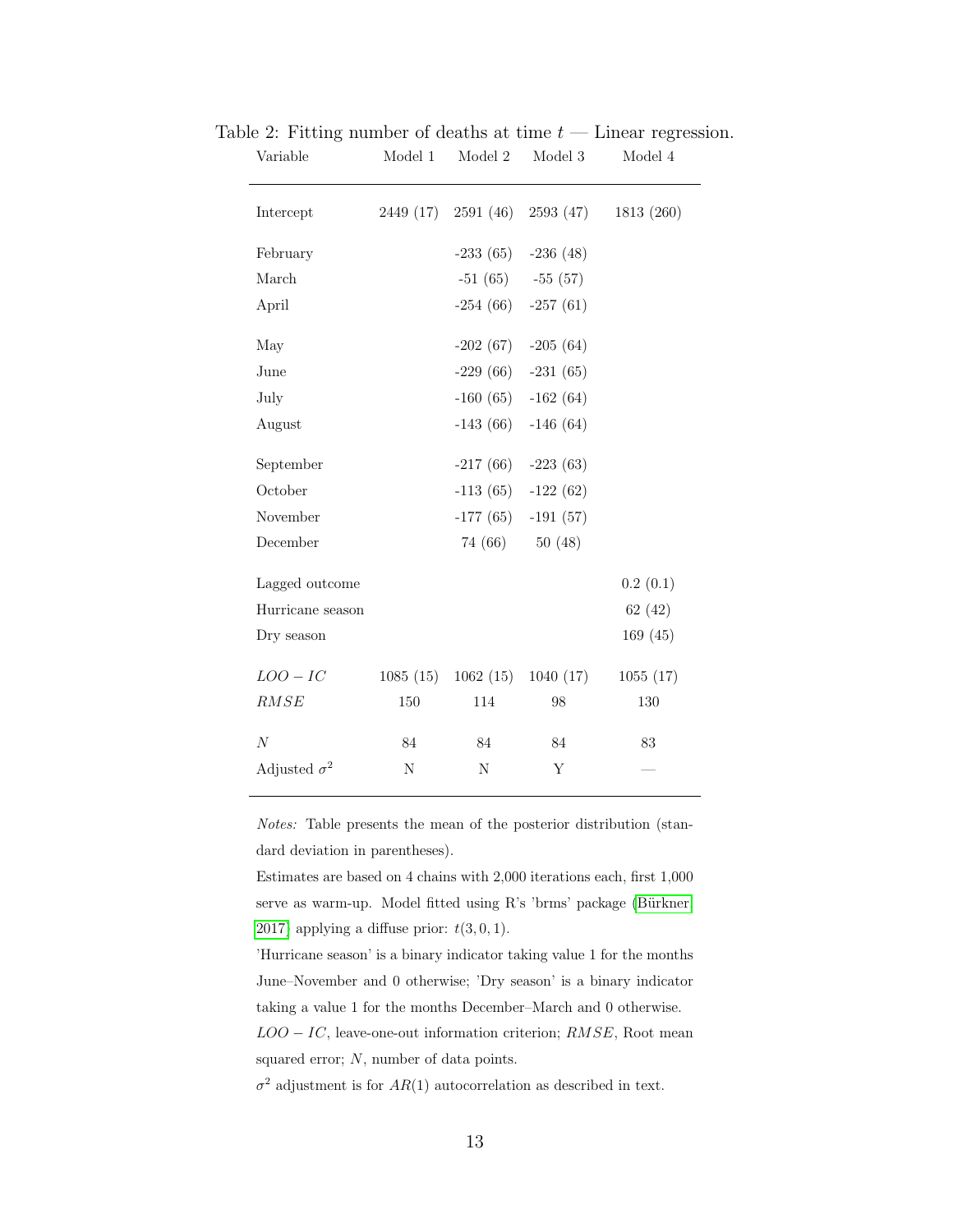We make the following observations. First, the average predicted value for September 2017 shows a huge difference, suggesting that there were many hurricane-related deaths. There is a large discrepancy for October 2017 as well, although the data shows an earlier large and positive October value in 2014. This introduces some uncertainty as to whether the full difference for October 2017 can be attributed exclusively to the hurricane. Second, the predicted values for November and December 2017 fall within the range of expected deaths based on historical patterns. As such, there is little evidence pointing towards substantial hurricane-related deaths during the last two months of 2017. Third, and finally, the remaining 2017 observations look routine except for a rather large positive value for January which, naturally, cannot be attributed to the hurricane.

To construct the main excess deaths estimates the predicted distribution is subtracted from the reported mortality number for September and October 2017. Table [3](#page-14-0) presents these results, reporting the central estimate, i.e., the mean of the distribution, along with the 50% and 95% uncertainty intervals, the former of which are computationally more stable than the latter (predictions based on parameters from model 3 in table [2\)](#page-12-0). All the numbers are rounded to the nearest ten. The estimates show a central estimate of 910 excess deaths for September and October combined with a 95%UI from 430 to 1,400. This combined two-month estimate breaks down into a  $620$  central estimate for September  $(95\%$ UI:[400; 850]) and 280 for October (95%UI:[40; 540]). These estimates do change a bit when we treat the October 2014 value as an outlier and exclude it from the data. The estimated excess mortality in this case increases slightly to 970 (95% UI: [510;1430]); the October estimate increases to 340 (95%UI:[90;580]).

As an aside, as previously explained, the estimates are based on using a diffuse prior given the limited amount of data. However, Bayesian estimation should provide accurate estimates in small samples with a proper informative prior [\(Kadane, 2015\)](#page-21-7); although we do have to accept the fact that the prior could influence the results of the analysis [\(McElreath,](#page-21-9) [2018\)](#page-21-9). Casting aside our reservations, we therefore conduct a sensitivity check specifying an informative prior based on observed mortality data for 2010–11, estimate the parameters using data for 2012–16, and subsequently predict the outcome for 2017. The results are qualitatively and quantitatively similar. The estimated number of excess deaths for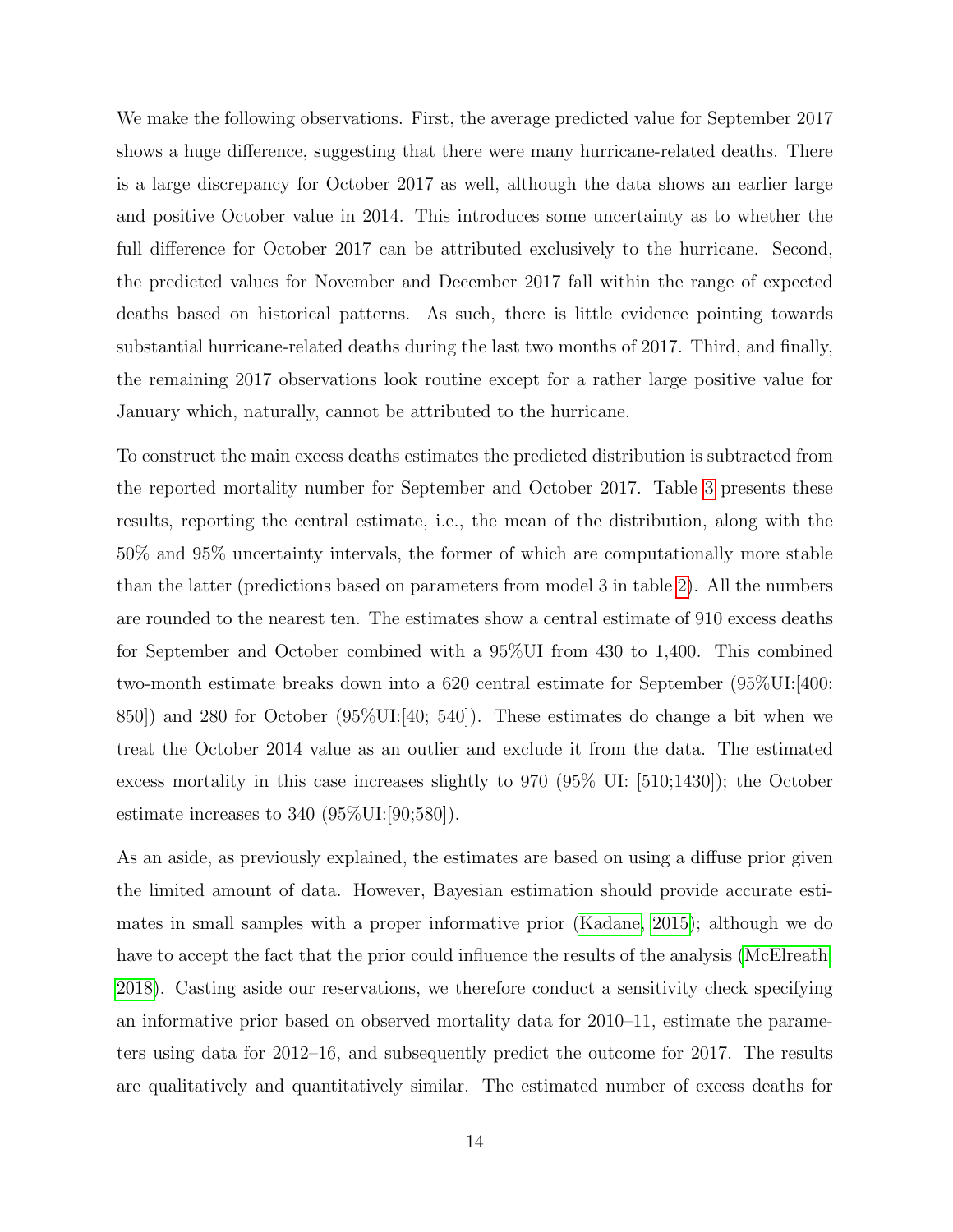September and October combined is 880 with a 95% UI of 390 to 1390. This breaks down into a central estimate of 620 deaths for September (95%UI:[390; 870]) and 260 for October  $(95\%$ UI:[0; 530]).

<span id="page-14-0"></span>

| Table 3: Estimated excess deaths |                   |         |           |            |
|----------------------------------|-------------------|---------|-----------|------------|
|                                  | September October |         | $Sep-Oct$ | $Sep-Dec$  |
|                                  |                   |         |           |            |
|                                  |                   |         |           |            |
| Central estimate                 | 620               | 280     | 910       | 920        |
| $50\%$ UI                        | 550; 700          | 200;370 | 740; 1070 | 600; 1250  |
| $95\%$ UI                        | 400; 850          | 40;540  | 440; 1400 | $-30;1900$ |
|                                  |                   |         |           |            |

Notes: Predictions based on parameters from model 3 in table [2.](#page-12-0)

To test the strength of the estimates a placebo test is conducted on the pre-hurricane months (January through August) in 2017. The essential idea is that there was no major event (treatment) during these months so we would expect that the death tallies for January–August 2017 to fluctuate within the predicted ranges during this period. If this assumption is violated  $-$  i.e. if we observe some large predictions errors during the prehurricane period —, then we should discount our belief in the claim that the post-hurricane prediction errors signify excess deaths attributable to the hurricane. In other words, if huge random fluctuation in the monthly death tallies are routine then it would seem plausible that the post-hurricane prediction errors are just part of this routine of substantial fluctuations rather than being caused by Hurricane Mara. However, the results show that the 2017 monthly tallies for February through August all fall well within the 95% UI of the predicted posterior distribution as displayed by figure [4](#page-11-0)b. One exception to this is the January tally which fails this placebo test by exceeding the upper bound of its 95% UI by about 70 deaths. This is of course just one test out of eight and not a resounding failure; it could be that the January 2017 value is a random occurrence. Perhaps something did occur during January 2017 which nudged the death tally for that month beyond the range of predicted deaths based on historical mortality patterns. Pending further investigation this estimate should be interpreted as a small warning sign that the excess death estimate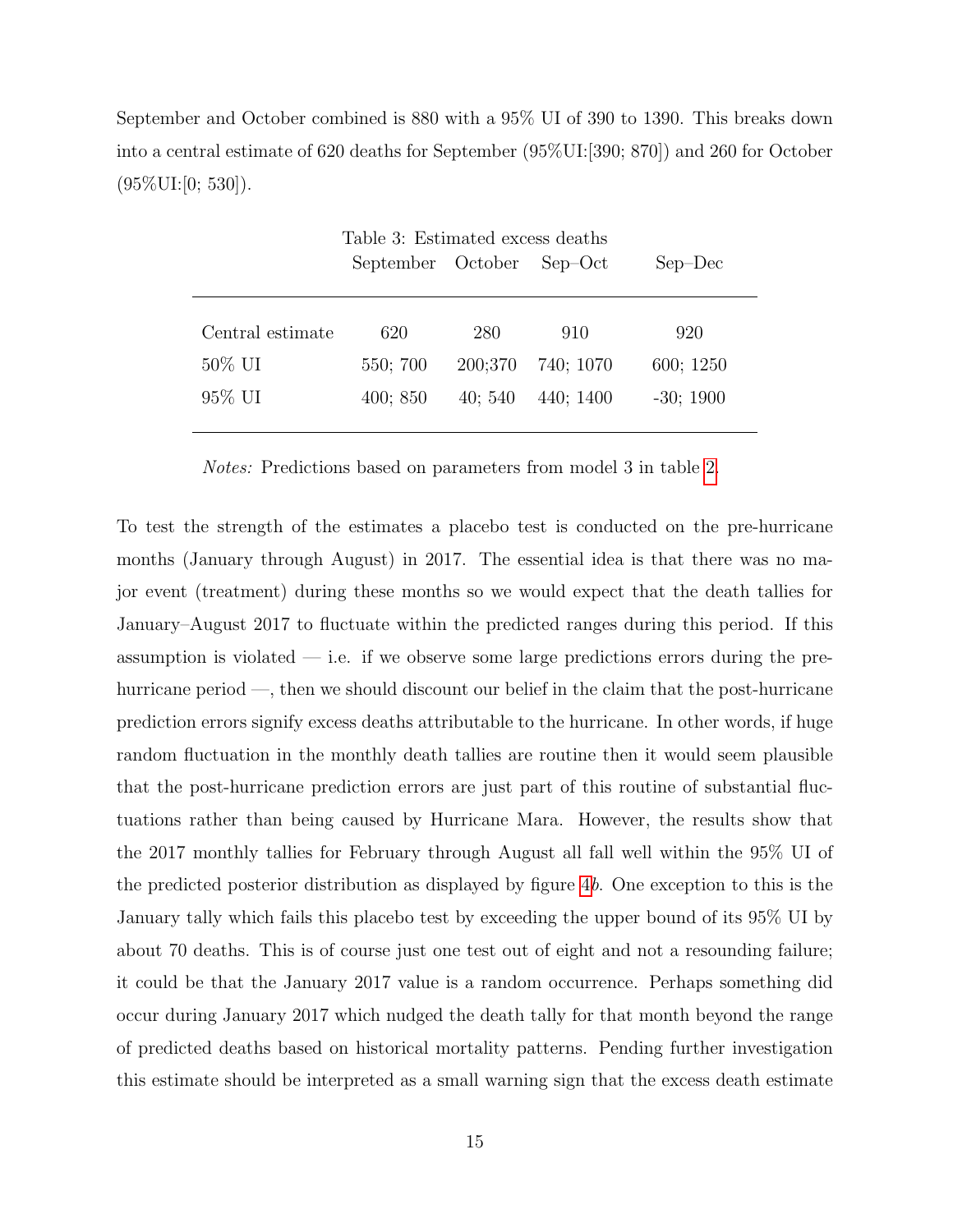could potentially be on the high side.

Focusing on a larger period, covering September through December 2017, leads to an excess deaths estimate of 920 (95%UI:[-40; 1870]). This central estimate is close to the September-October value but the bottom of the UI now dips below 0. As already noted, the November and December prediction errors look to be within the range of normal fluctuations. Applying the second type of placebo test shows that the average prediction error for September-December 2017 is 2.3 times larger than the average prediction error for September-December 2010–16. This figure is substantial larger than 1 but still well below the figure of 4.5 obtained for the September–October estimate. Generally, the estimates for November and December provide little empirical evidence for excess mortality attributable to Hurricane Mara.

Additional placebo tests are carried out by re-estimating the model and generating predictions for the number of deaths in September–October for each year between 2010 and 2016, leaving out one year at a time. More specifically, the model is fitted covering the years 2010–15 and predictions generated for 2016; subsequently the model is fitted covering the years 2010–14, 2016 and predictions generated for 2015, etc. This exercise shows that the average prediction error for September–October 2017 is about 4.5 times larger than the average prediction error for September–October 2010–15: 450 versus 100. Only considering one-year ahead predictions — e.g. predicting the outcome for 2015 based on 2010–14 data excluding 2016, as a reviewer kindly suggested, produces similar estimates; the prediction error being 3.8 times larger for September–October 2017 compared to the average prediction error for the other estimates. These results are consistent with the idea that the hurricane did indeed cause many additional deaths. In addition, the estimates are not sensitive to changing the sample used to construct the baseline or to considering short-term trends in mortality, as illustrated by figure [5.](#page-16-0)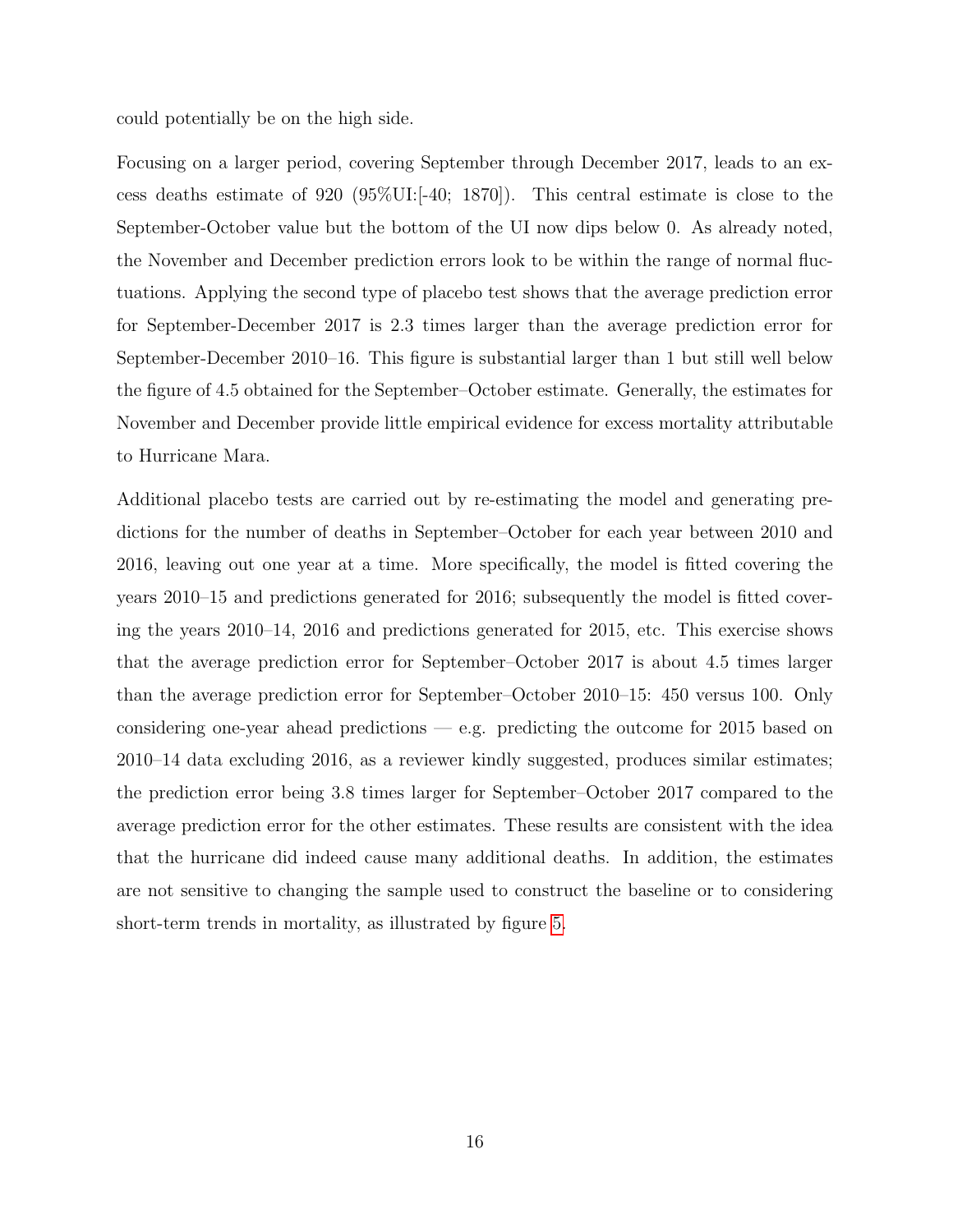

<span id="page-16-0"></span>

Notes: Solid line indicates the main estimate based on parameters fitted to data for 2010– 16; dashed lines indicate estimates base on parameter using different baseline periods excluding years between 2010 and 2015 one at a time. For the post-hurricane months (Sep– Dec) the difference between the predicted and observed number of deaths is interpreted as an estimate of excess mortality.

# 6 Comparison with other estimates

There are several other studies that have tried to estimate excess mortality in Puerto Rico stemming from Hurricane Mara (table [4](#page-17-0) provides a summary; see also [Sandberg et al.](#page-21-10) [\(2019\)](#page-21-10)) [Santos-Lozada and Howard](#page-22-0) [\(2018b](#page-22-0)[,a\)](#page-22-1) are most similar to our work but there are some important differences. First, they define excess deaths as deviations from the upper limits of their monthly uncertainty interval for predicted death tallies. In contrast, we subtract the distribution of predicted death tallies rather than only the upper limits. This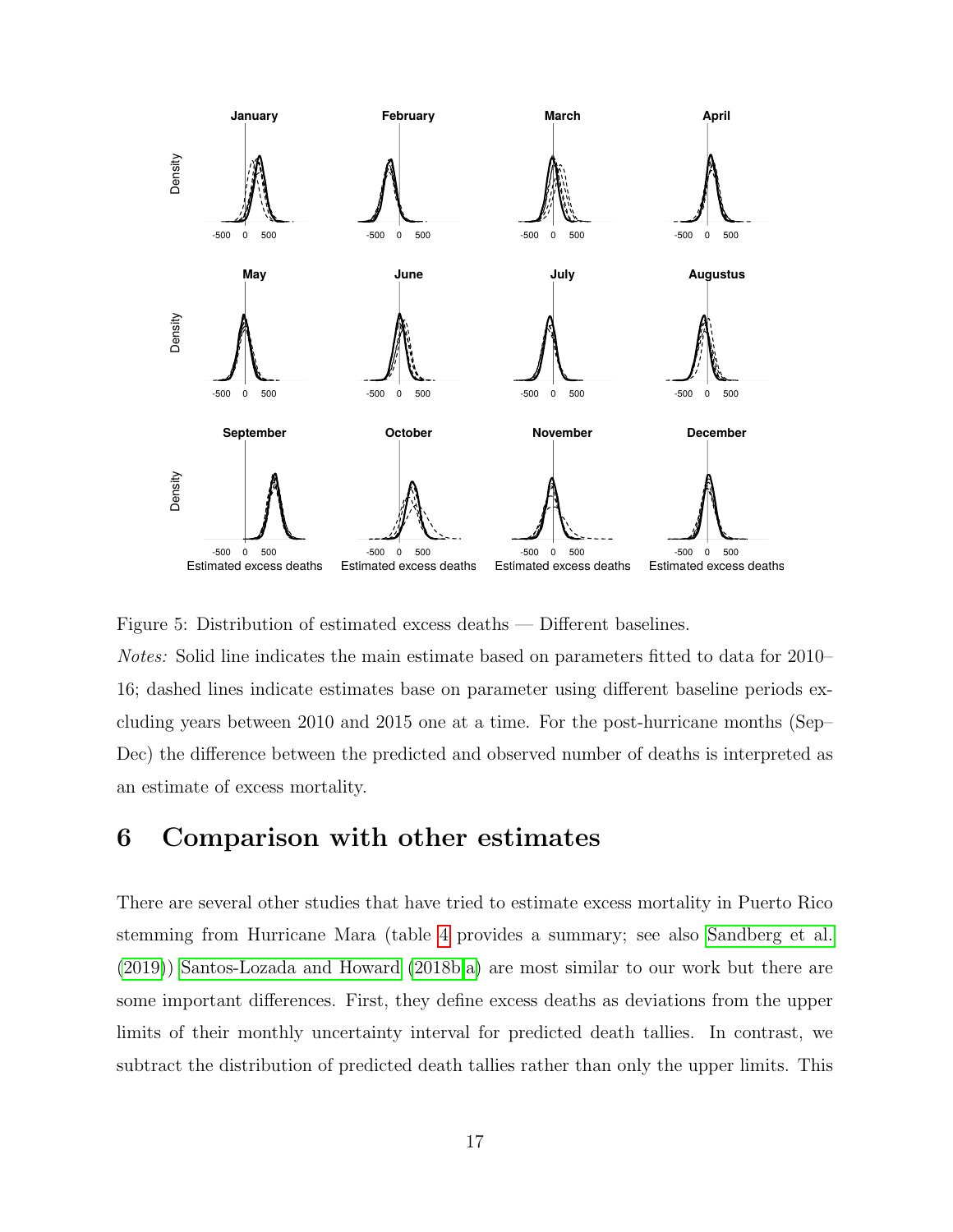| Study                              | Estimate | 95% UI      |
|------------------------------------|----------|-------------|
|                                    |          |             |
| Santos-Lozada and Howard (2018a,b) | 1,110    |             |
| Robles et al. $(2017)$             | 1,052    |             |
| Rivera and Rolke (2018)            | 822      | 605-1039    |
| Santos-Burgoa et al. (2018)        | 1,271    | 1,872-2,315 |
| Kishore et al. $(2018)$            | 4,645    | 793-8,498   |
|                                    |          |             |

<span id="page-17-0"></span>Table 4: Summary existing estimates excess deaths

Notes: See referenced work for details on estimation.

means that their excess death estimates are what we would view as the lower bound of the uncertainty interval. Second, they do not offer uncertainty intervals on the excess deaths estimates as we do. Third, their predictions for each month are based only on 2010-2016 data for that month whereas we use all the data in each of our predictions. Fourth, we perform placebo tests on the pre-hurricane 2017 months to assess the chances that large positive prediction errors can just happen randomly. Fifth, we perform placebo tests on September–October 2010-2016 in search of evidence that these two months may simply be months that are prone to large prediction error. Thus, there are several important methodological differences between [Santos-Burgoa et al.](#page-22-2) [\(2018\)](#page-22-2) and our work. Nonetheless, perhaps surprisingly, our central excess death estimate winds up being reasonably close to theirs: 910 versus 1,110.

[Robles et al.](#page-21-0)  $(2017)$  use daily data from 42 days following the hurricane — i.e. from 20 September 2017 through 31 October — while noting that their October data are likely to be incomplete. For each day they subtract the 2015–16 average for that same day from the 2017 number. Although their excess death concept is similar to ours, they apply it at a daily rather than at a monthly level. In contrast, we average over more years and our regression approach incorporates data from all months for our predictions. We also construct uncertainty intervals and perform placebo tests to build confidence that the September–October prediction errors really are hurricane related. Again, despite the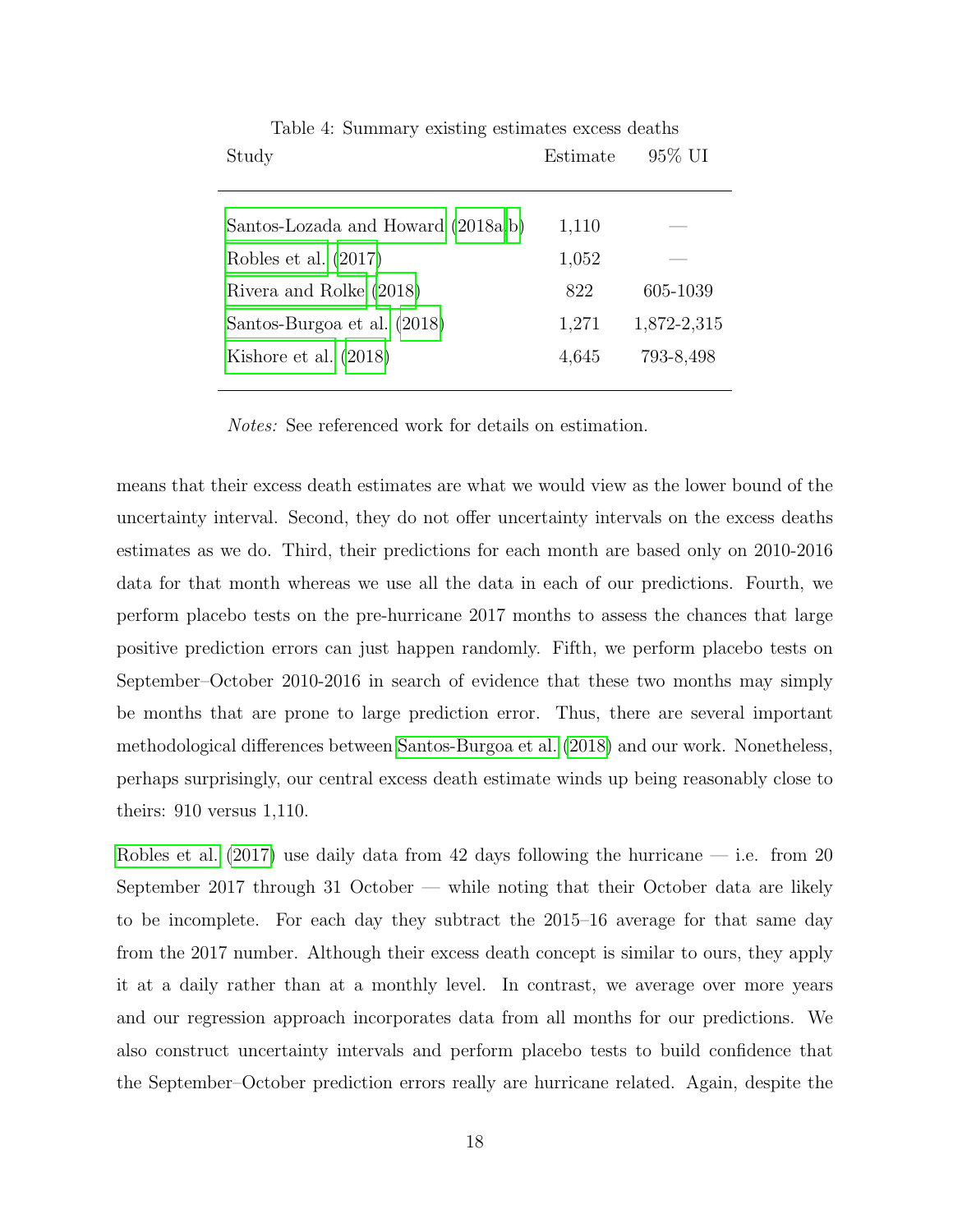differences, the [Robles et al.](#page-21-0) [\(2017\)](#page-21-0) estimate of 1,052 excess deaths is close to ours, although presumably their estimate would be higher if they had more complete October data.

[Rivera and Rolke](#page-21-1) [\(2018\)](#page-21-1) is similar to the work by [Robles et al.](#page-21-0) [\(2017\)](#page-21-0) in focusing on the 42 days following the landfall of Mara. However, [Rivera and Rolke](#page-21-1) [\(2018\)](#page-21-1) depart from previous work by using a binomial model to estimate the average probability of death following the hurricane, using the 19 days before landfall as a baseline. Their maximum likelihood estimate shows a death toll of  $822$  ( $95\%$  UI:[ $605$ ; 1039]), somewhat lower than the other estimates but their UI overlaps substantially with ours which ranges from 440 to 1390.

Finally, similar to our work [Santos-Burgoa et al.](#page-22-2) [\(2018\)](#page-22-2) also use a regression model; fitting data from July 2010 to August 2017 and using the predictions from the fitted model as counterfactual estimates. They estimate 1271 excess deaths (95% UI: [1154; 1383]) for September–October 2017 and 2098 (95% UI: [1872; 2315]) for September/December 2017. Their main unique feature is to factor in displacement and socio-economic determinants of mortality. These adjustments have only a limited effect on the September–October estimates but quite a big one on estimates for subsequent months. We believe that future debate should focus on November and beyond where there is still room to discuss the migration-driven counterfactual used by [Santos-Burgoa et al.](#page-22-2) [\(2018\)](#page-22-2) which goes beyond the scope of our paper.

Regardless of methodology, these four different approaches do arrive at strikingly similar results for September–October 2017 with estimates in the range of 800 to 1,200 deaths. At odds with these estimates is the recent survey of [Kishore et al.](#page-21-2) [\(2018\)](#page-21-2) with a central estimate of 4,645 excess deaths. Due to the small sample size this estimate comes with a very wide uncertainty interval of 793 to 8,498 deaths, which at least overlaps with the work based on data from the Vital Statistics System, albeit at the cost of rendering this survey work almost meaningless. Small samples such as in [Kishore et al.](#page-21-2)  $(2018)$   $(N = 3, 299)$  leads to erratic estimates that should be regarded cautiously.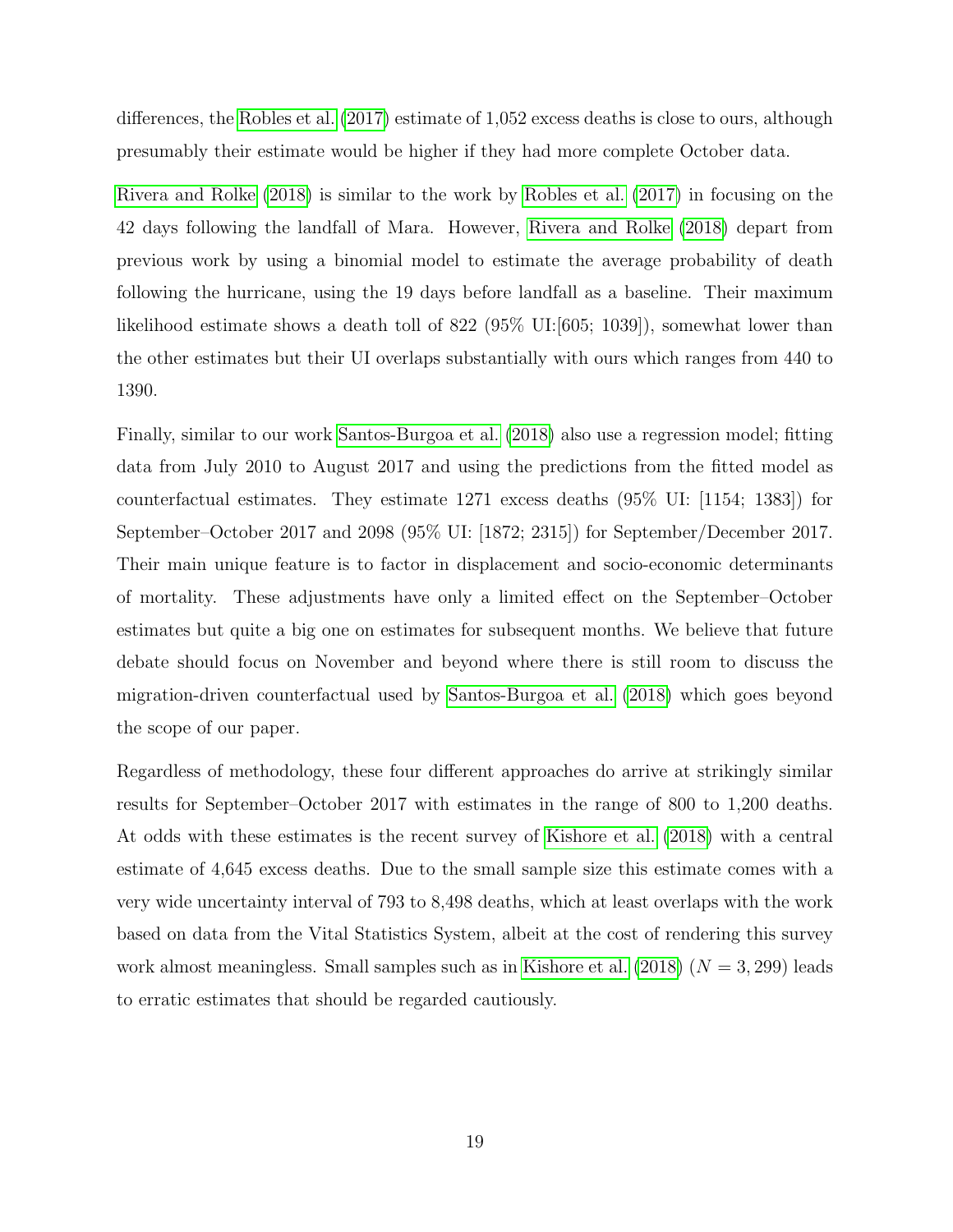# 7 Conclusions

At this stage the scale of the death toll attributable to Hurricane Mara during September and October of 2017 is fairly clear. There is a broad consensus among multiple studies based on data from the Puerto Rico Vital Statistics System that the excess death toll from the hurricane is probably somewhere around 1,000, with most studies, although not our own, putting the estimate somewhat above this figure. Even the initially resistant government of Puerto Rico has broadly recognized the reality discussed above with their updated figure of 1,427, which, surprisingly is on the high end of the independent vitalstatistics-based work. Unfortunately, the government has not presented details that would allow us to assess this figure although these details may be forthcoming when the GWU team releases further findings.

The only dissonant note comes from the survey-based [Kishore et al.](#page-21-2) [\(2018\)](#page-21-2) study which we think is best viewed as a quasi experiment that compares the survey approach for measuring excess, commonly used in war environments, to a vital-statistics-based approach in an environment where these statistics are highly reliable if not perfect. The outcome is sobering for the excess war-deaths literature: a central estimate that is far too high and an very wide uncertainty interval reaching beyond plus or minus 83 percent. Also discouraging are the t shirts, hats and placards displaying the number 4,645 at demonstrations in Puerto Rico which can easily be found on the internet.

We caution against projects attempting to make a list of all the particular individuals whose deaths, including non-violent ones, are attributable to the hurricane. Causes of death tend to be multiple and varied so while the hurricane will have played a role in many deaths it will often not be the single unique cause of death. In other words, the excess death concept is statistically, not individually, based.

We hope that our paper will have a lasting effect on methodologies used to estimate excess deaths following violent events in the future. We emphasize the utility of two main points from our methodology. First, there is the Bayesian regression approach that efficiently integrates all relevant data. Second, there are the placebo tests that help us distinguish between random fluctuations in death tallies and systematic movements in these tallies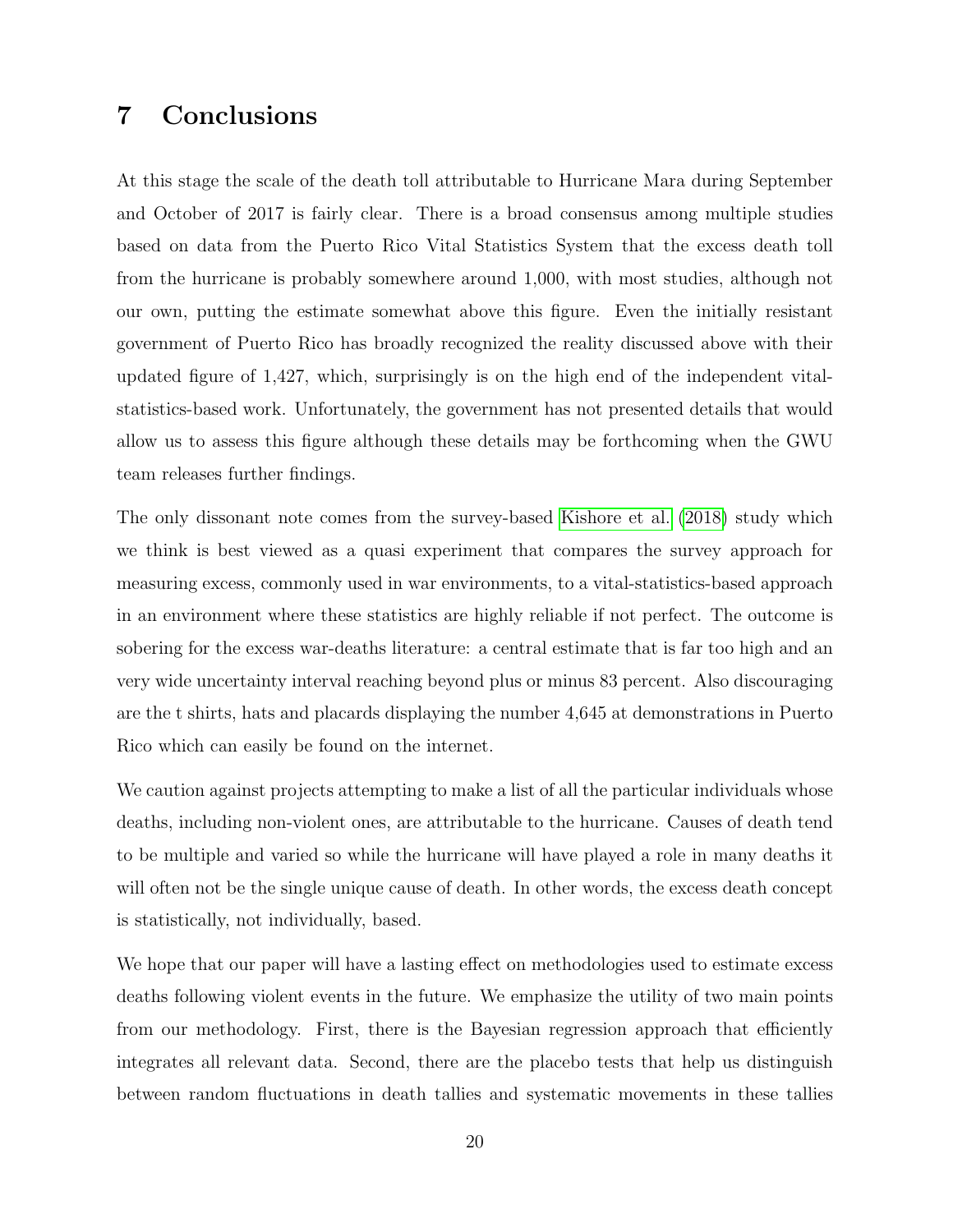caused by a violent event such as a hurricane. Hopefully, the use of these techniques can reduce the scale of future controversies.

# References

- <span id="page-20-4"></span>Alda, E. and C. McEvoy (2017). Towards a better assessment of the human cost of armed conflict: New briefing paper. Small Arms Survey September.
- <span id="page-20-9"></span>Bürkner, P.-C. (2017). brms: An R package for Bayesian multilevel models using Stan. Journal of Statistical Software  $80(1)$ , 1–28.
- <span id="page-20-1"></span>Burnham, G., R. Lafta, S. Doocy, and L. Roberts (2006). Mortality after the 2003 invasion of Iraq: A cross-sectional cluster sample survey. The Lancet 368 (9545), 1421–1428.
- <span id="page-20-10"></span>Carpenter, B., A. Gelman, M. D. Hoffman, D. Lee, B. Goodrich, M. Betancourt, M. Brubaker, J. Guo, P. Li, and A. Riddell (2017). Stan: A probabilistic programming language. Journal of statistical software  $76(1)$ .
- <span id="page-20-2"></span>Coghlan, B., R. J. Brennan, P. Ngoy, D. Dofara, B. Otto, M. Clements, and T. Stewart (2006). Mortality in the Democratic Republic of Congo: A nationwide survey. The Lancet  $367(9504)$ , 44-51.
- <span id="page-20-0"></span>Cruz-Cano, R. and E. L. Mead (2019). Causes of excess deaths in Puerto Rico after Hurricane Maria: A time-series estimation. American journal of public health  $109(7)$ , 1050–1052.
- <span id="page-20-3"></span>Degomme, O. and D. Guha-Sapir (2010). Patterns of mortality rates in Darfur conflict. The Lancet 375 (9711), 294–300.
- <span id="page-20-7"></span>Dunson, D. B. (2001). Commentary: Practical advantages of bayesian analysis of epidemiologic data. American journal of Epidemiology 153 (12), 1222–1226.
- <span id="page-20-8"></span>Gelman, A., D. Simpson, and M. Betancourt (2017). The prior can often only be understood in the context of the likelihood. *Entropy* 19(10), 555.
- <span id="page-20-6"></span>Guglielmi, G. (2018). Plan to dismantle Puerto Rico's statistics agency gets green light. Nature 556 (7700), 161–162.
- <span id="page-20-5"></span>Human Security Report Project (2011). Human Security Report 2009/2010: The Causes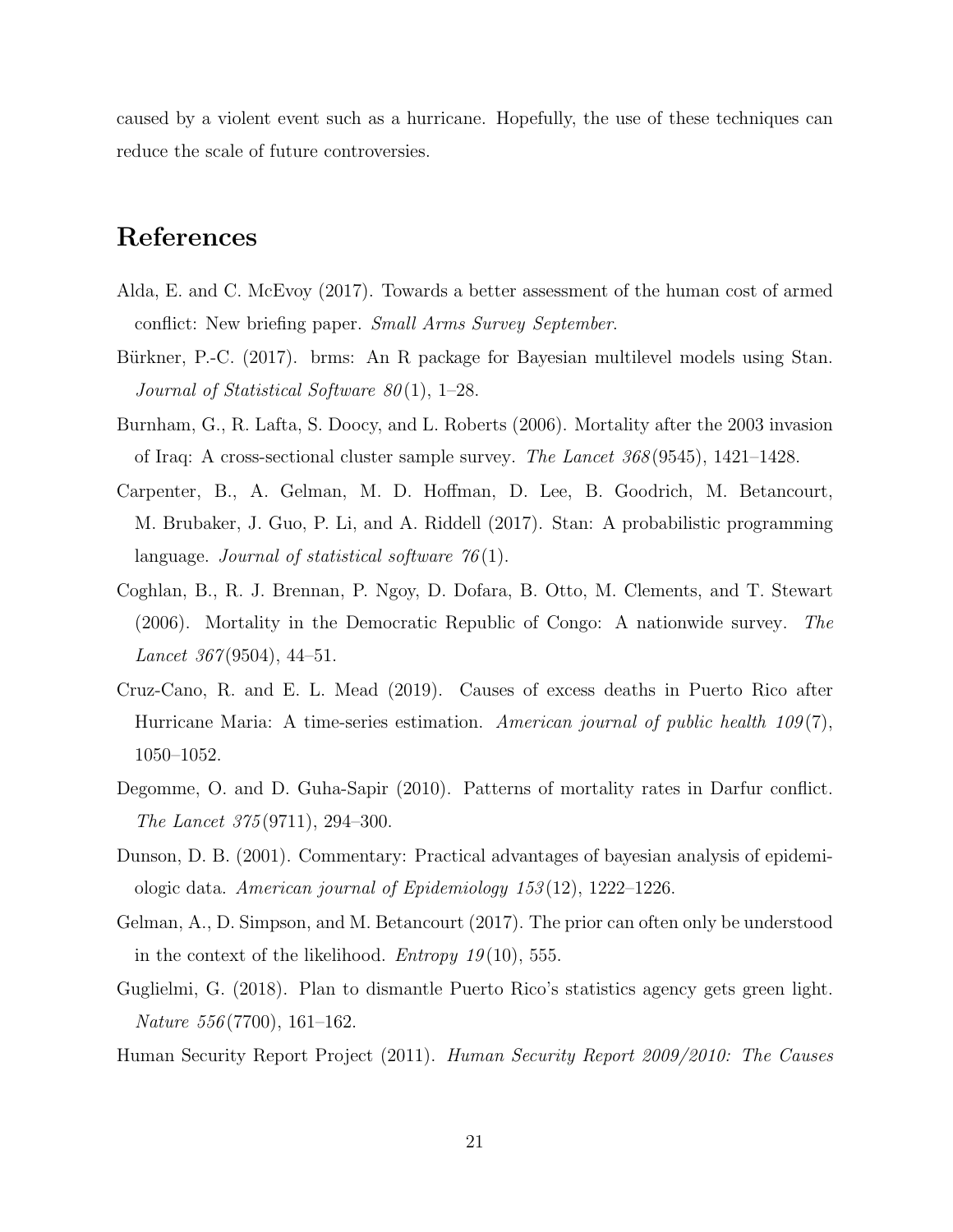of Peace and the Shrinking Costs of War. Human Security Report Project, Simon Fraser University, Canada.

- <span id="page-21-7"></span>Kadane, J. B. (2015). Bayesian methods for prevention research. Prevention Science 16(7), 1017–1025.
- <span id="page-21-2"></span>Kishore, N., D. Marqués, A. Mahmud, M. V. Kiang, I. Rodriguez, A. Fuller, P. Ebner, C. Sorensen, F. Racy, J. Lemery, L. Maas, J. Leaning, R. Irizarry, S. Balsari, and C. Buckee (2018). Mortality in Puerto Rico after hurricane Mara. New England journal of medicine 379 (2), 162–170.
- <span id="page-21-6"></span>Kruschke, J. (2014). Doing Bayesian data analysis: A tutorial with R, JAGS, and Stan. Academic Press.
- <span id="page-21-9"></span>McElreath, R. (2018). Statistical rethinking: A Bayesian course with examples in R and Stan. Chapman and Hall/CRC.
- <span id="page-21-8"></span>McNeish, D. (2016). On using bayesian methods to address small sample problems. *Struc*tural Equation Modeling: A Multidisciplinary Journal 23 (5), 750–773.
- <span id="page-21-4"></span>Milken Institute School of Public Health (2018). Ascertainment of the Estimated Excess Mortality from Hurricane Mara Puerto Rico. George Washington University, Milken Institute School of Public Health.
- <span id="page-21-3"></span>Puerto Rico Government (2018). Transformation and innovation in the wake of devastation: An economic and disaster recovery plan for Puerto Rico.
- <span id="page-21-1"></span>Rivera, R. and W. Rolke (2018). Estimating the death toll of Hurricane Mara. Significance  $15(1)$ , 8–9.
- <span id="page-21-5"></span>Roberts, L., R. Lafta, R. Garfield, J. Khudhairi, and G. Burnham (2004). Mortality before and after the 2003 invasion of Iraq: Cluster sample survey. The Lancet  $364(9448)$ , 1857–1864.
- <span id="page-21-0"></span>Robles, F., K. Davis, S. Fink, and S. Almukhtar (2017). Official toll in Puerto Rico: 64. Actual deaths may be 1,052. New York Times 8.
- <span id="page-21-10"></span>Sandberg, J., C. Santos-Burgoa, A. Roess, A. Goldman-Hawes, C. M. Pérez, A. Garcia-Meza, and L. R. Goldman (2019). All over the place?: differences in and consistency of excess mortality estimates in puerto rico after hurricane maria. Epidemiology  $30(4)$ , 549–552.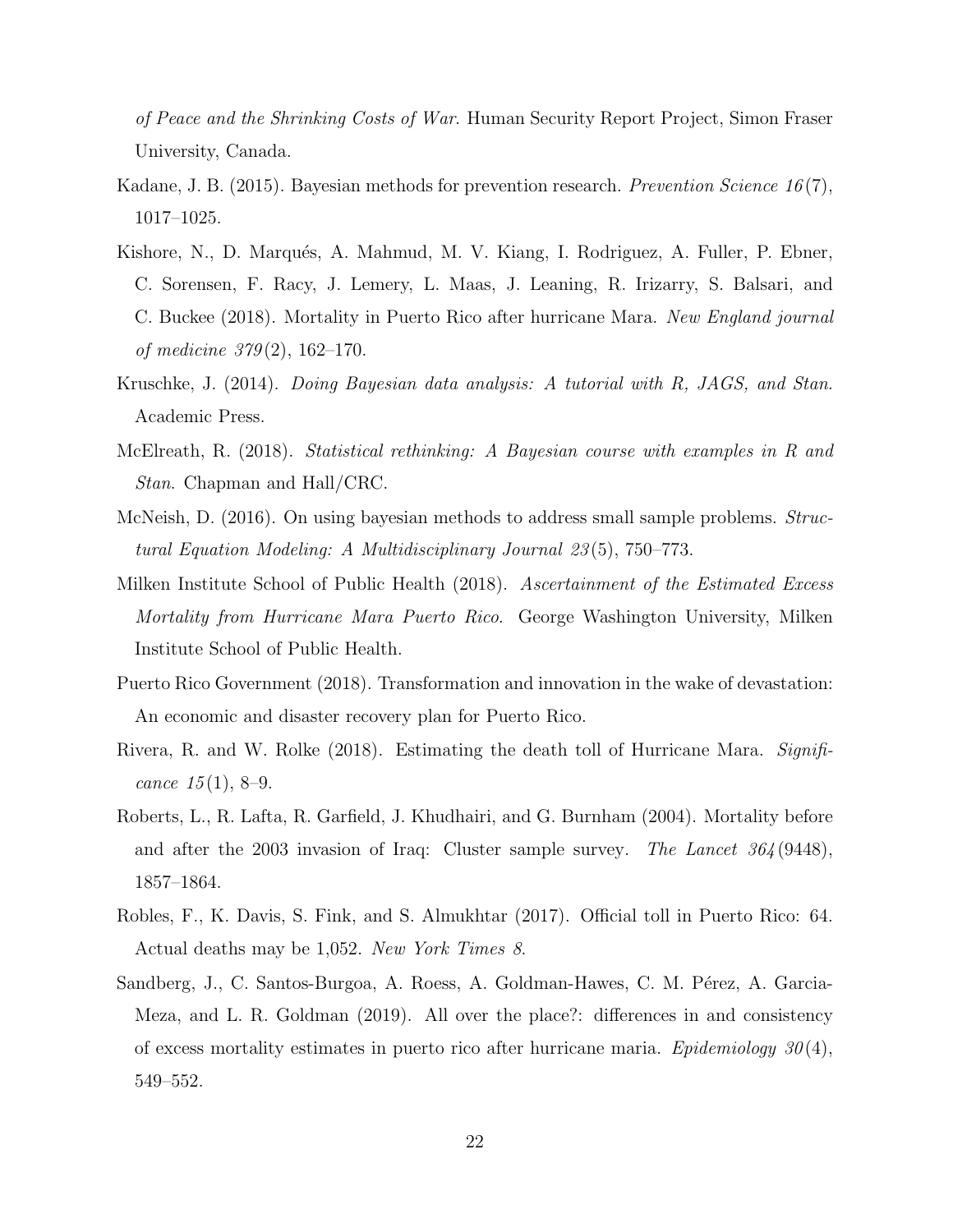- <span id="page-22-8"></span>Santiago, L., C. E. Shoichet, and J. Kravarik (2018). Puerto Ricos New Hurricane Maria Death Toll Is 46 Times Higher Than the Governments Previous Count. CNN. Last modified August 2018 .
- <span id="page-22-2"></span>Santos-Burgoa, C., J. Sandberg, E. Suárez, A. Goldman-Hawes, S. Zeger, A. Garcia-Meza, C. M. Pérez, N. Estrada-Merly, U. Colón-Ramos, C. M. Nazario, E. Andrade, A. Roess, and L. Goldman (2018). Differential and persistent risk of excess mortality from Hurricane Mara in Puerto Rico: A time-series analysis. The Lancet Planetary Health  $2(11)$ , e478–e488.
- <span id="page-22-1"></span>Santos-Lozada, A. and J. Howard (2018a). Estimates of excess deaths in Puerto Rico following hurricane Mara.
- <span id="page-22-10"></span>Santos-Lozada, A. R. (2018). In Puerto Rico, counting deaths and making deaths count. Health Affairs, 520–522.
- <span id="page-22-0"></span>Santos-Lozada, A. R. and J. T. Howard (2018b). Use of death counts from vital statistics to calculate excess deaths in Puerto Rico following hurricane Maria. Jama  $320(14)$ , 1491–1493.
- <span id="page-22-6"></span>Spagat, M. (2010). Ethical and data-integrity problems in the second Lancet survey of mortality in Iraq. Defence and Peace Economics  $21(1)$ , 1–41.
- <span id="page-22-3"></span>Spagat, M. and S. van Weezel (2017). Half a million excess deaths in the Iraq war: Terms and conditions may apply. *Research*  $\mathcal{B}$  Politics 4(4), 2053168017732642.
- <span id="page-22-5"></span><span id="page-22-4"></span>Spagat, M. and S. van Weezel (2018a). Estimating indirect war deaths directly.
- Spagat, M. and S. van Weezel (2018b). Terms and conditions still apply: A rejoinder to hagopian et al. *Research & Politics*  $5(1)$ , 2053168018757858.
- <span id="page-22-7"></span>Sutter, J. D. and C. E. Shoichet (2018). Puerto Rico says nearly 3,000 people died in Hurricane Maria. So why have officials produced only 57 names? CNN. Last modified September 2018 .
- <span id="page-22-9"></span>Varela, J. (2018). Data from Puerto Rico Institute of Statistics confirms excess deaths after hurricane Mara.
- <span id="page-22-12"></span>Vehtari, A., A. Gelman, and J. Gabry (2017). Practical Bayesian model evaluation using leave-one-out cross-validation and WAIC. Statistics and computing 27 (5), 1413–1432.

<span id="page-22-11"></span>Wade, L. (2018). Critics blast move to dismantle Puerto Ricos statistical agency. Science.